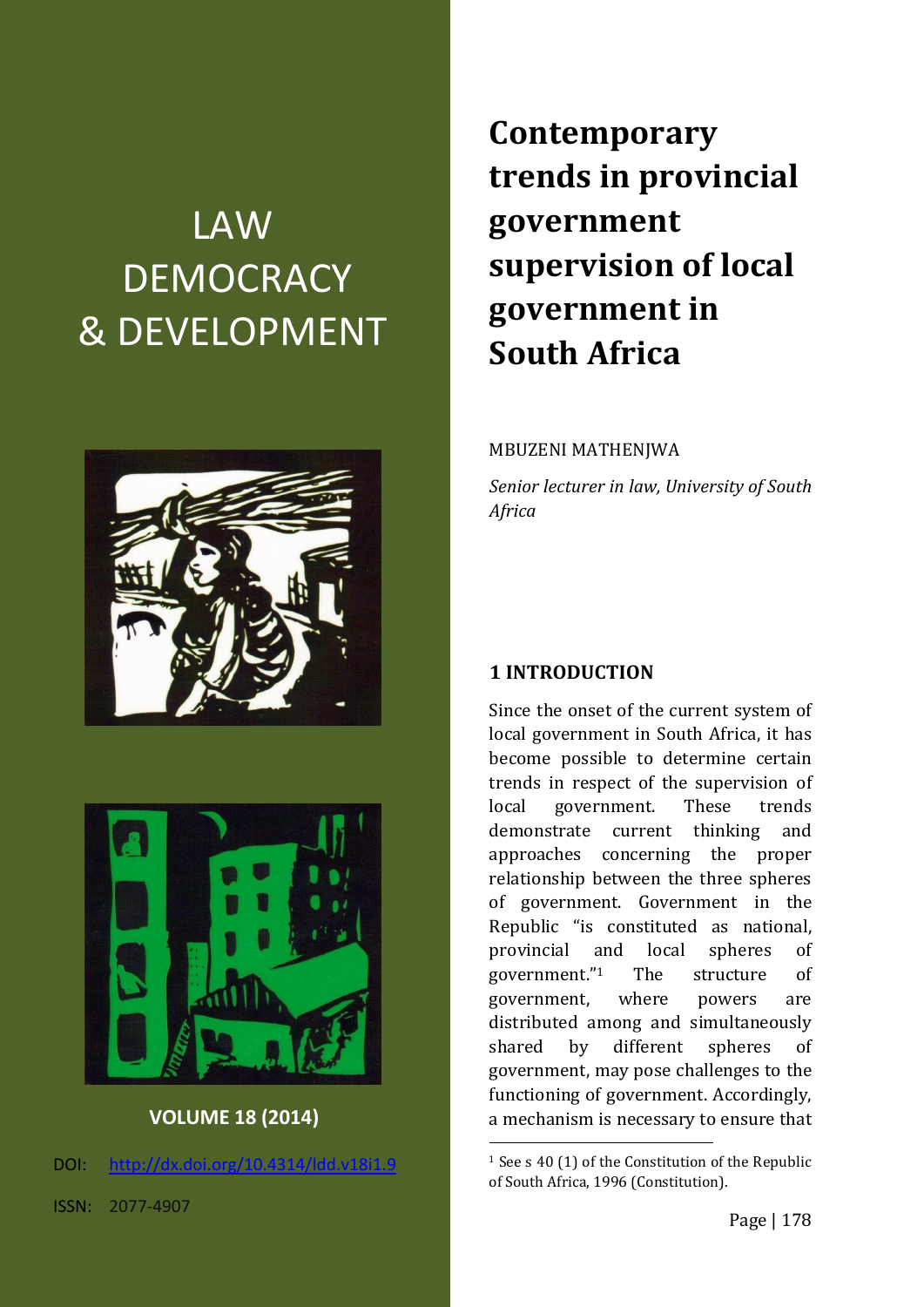all the spheres of government exercise their powers properly for the good of governance in the Republic. Thus, intergovernmental supervision is a necessary but potentially intrusive component of the constitutional relationship between the spheres of government. The purpose of this article is to establish whether the practice of provincial government supervision of local government corresponds to the legal position and whether, perhaps, adjustments are required to bring the practice of supervision in line with the established legal position. The article is based on law as well as empirical studies based on interviews with officials in municipalities in various provinces.

This article discusses the practice of supervision of local government in South Africa. The constitutional principle of co-operative government which informs intergovernmental supervision is briefly explained in the first instance. In setting the context for a discussion of the practice of the supervision of local government, the legal framework for the supervision of local government is subsequently discussed, and a conclusion is reached on the trends of supervision of local government in South Africa. For purposes of this article, the cases which deal with both the monitoring and intervention components of supervision of local government are discussed and assessed together. This is so because both the monitoring and intervention in local government reflect the trends of supervision in local government. In KwaZulu-Natal, supervision is examined in the Utrecht Local Municipality, IMbabazane Local Municipality, Abaqulusi Local Municipality, UMvoti Local Municipality and UMgungundlovu District Municipality. In the Western Cape, the trends are discussed regarding the supervision of the Overberg District Municipality and the Langeberg Local Municipality by the provincial government of the Western Cape. In the Eastern Cape, the supervision of Mnquma Local Municipality by the provincial government of the Eastern Cape is examined. These case studies assist in explaining the trends in provincial supervision of local government in South Africa.

#### **2 THE PRINCIPLES OF CO-OPERATIVE GOVERNMENT**

In order to achieve coherent government in the Republic, the Constitution makes provision for principles of co-operative government. The said principles of co-operative government instruct all spheres of government and organs of State to commit themselves to the Republic of South Africa, first, by securing the well-being of the people of the Republic, and by providing "effective, transparent, accountable and coherent government for the Republic as a whole." <sup>2</sup> Thus, the spheres of government are required to commit themselves to the course of government in the Republic.3 The commitment of the spheres of government to the Republic and the provision of coherent government entails that the upper spheres should supervise the lower spheres

<sup>2</sup> See s 41 (1) (b) and (c) of the Constitution.

<sup>3</sup> Ss 41 (1) (a) and (d) of the Constitution indicate that the Constitution demands commitment from the spheres of government to the Republic. This they do by preserving national unity, the indivisibility of the Republic, securing the well-being of the people of the Republic, providing coherent government for the Republic as a whole, and by being loyal to the Constitution, the Republic and its people.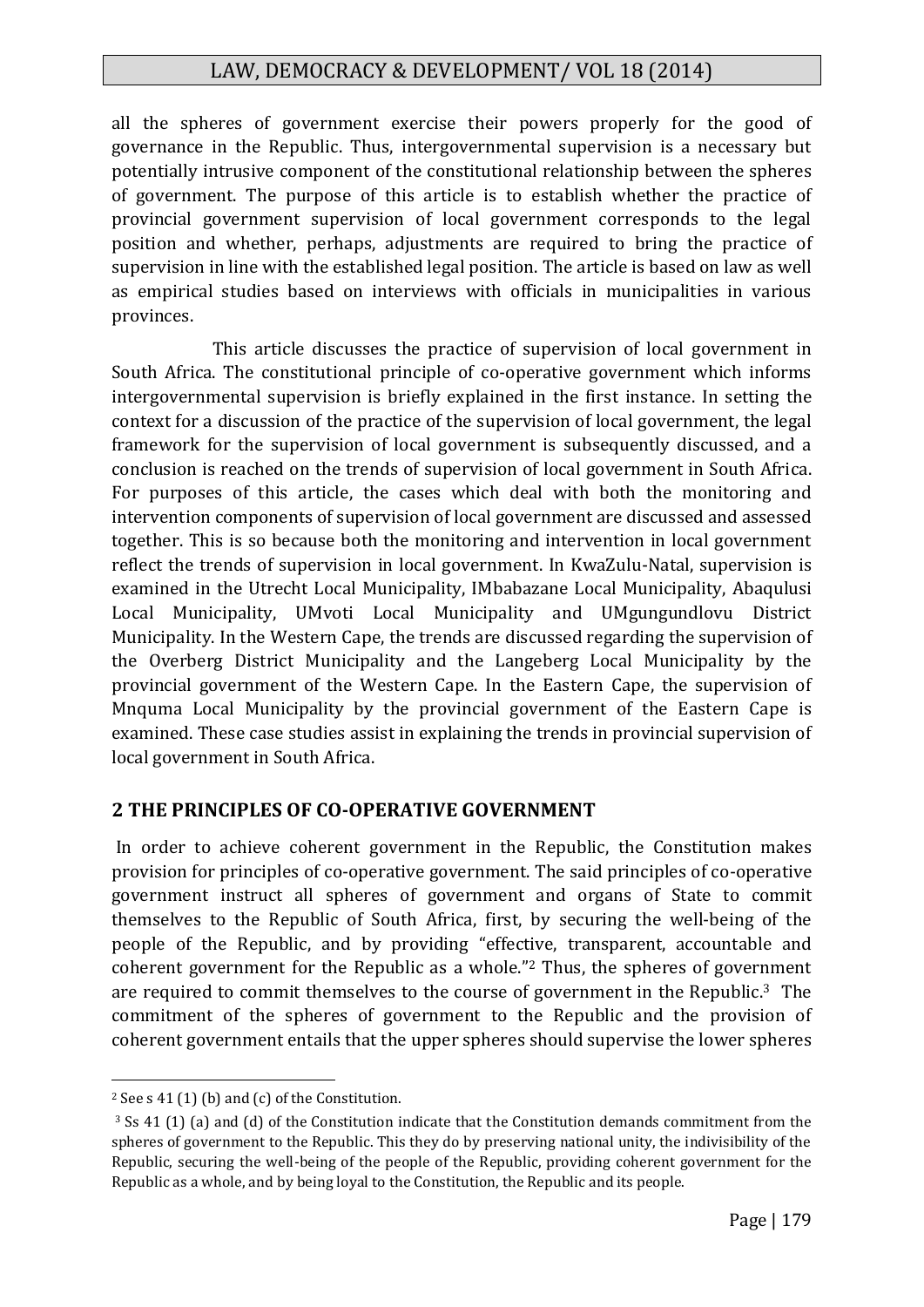in order to prevent the decline of government in the Republic. Accordingly, provincial government as the sphere of government closest to local government supervises local government to ensure harmony in the functioning of government in the Republic. Secondly, all spheres are instructed to respect the autonomy of one another.<sup>4</sup> Accordingly, the principles of co-operative government create boundaries betwwen the spheres of government which require each sphere of government to respect the autonomy of the other sphere. Thus, in exercising its supervisory powers over local government provincial government may not erode the autonomy of local government. Thirdly, all spheres and organs of State should embody mutual trust and good faith when co-operating with one another by fostering friendly relations and supporting one another.<sup>5</sup> Accordingly, the power of provincial government to supervise local government does not entitle provincial government to compete with local government for the exercise of such power; instead, it requires a provincial government to coordinate its activities with local government in addressing any and all deficiencies that may exist in the functioning of local government.

Thus, the principles of co-operative government require intergovernmental supervision for the proper functioning of government, and further place restraints on the exercise of the supervisory powers for purposes of protecting the autonomy of spheres from being eroded by other spheres. Consequently, if provincial government exercises its supervisory powers in a manner that impinges on the autonomy of local government, that would offend the Constitution.

#### **3 THE LEGAL FRAMEWORK FOR SUPERVISION OF LOCAL GOVERNMENT**

This article hinges on terms such as "supervision of", "monitoring of" and "intervention in" local government affairs. Before the amendment of section 139 of the 1996 Constitution, the heading "Provincial Intervention in Local Government" read "Provincial Supervision of Local Government."<sup>6</sup> Thus, when *in re: Certification of the Constitution of the Republic of South Africa 1996*<sup>7</sup> was decided the heading to section 139 of the Constitution was "Provincial Supervision of Local Government". The Court defined the word "supervision" in the context of intervention in local government. This is evident from the following statement of the Court: "Supervision is utilised alongside 'intervene' to designate the power of one level of government to intrude on the

 $4$  In this regard ss 41 (1) (e) – (g) of the Constitution direct the spheres of government to: "respect the constitutional status, institutions, powers and functions of government in the other spheres"; to "not assume any power or function except those conferred on them in terms of the Constitution"; and to "exercise their powers and perform their functions in a manner that does not encroach on the geographical, functional or institutional integrity of government in another sphere."

<sup>5</sup> See ss 41(1) *(h) (i)-(iii)* of the Constitution.

<sup>6</sup> The Constitution Eleventh Amendment Act of 2003.

<sup>7</sup> *In re: Certification of the Constitution of the Republic of South Africa 1996*, 1996 (10) BCLR 1253 (CC) (*First Certification of the Constitution*).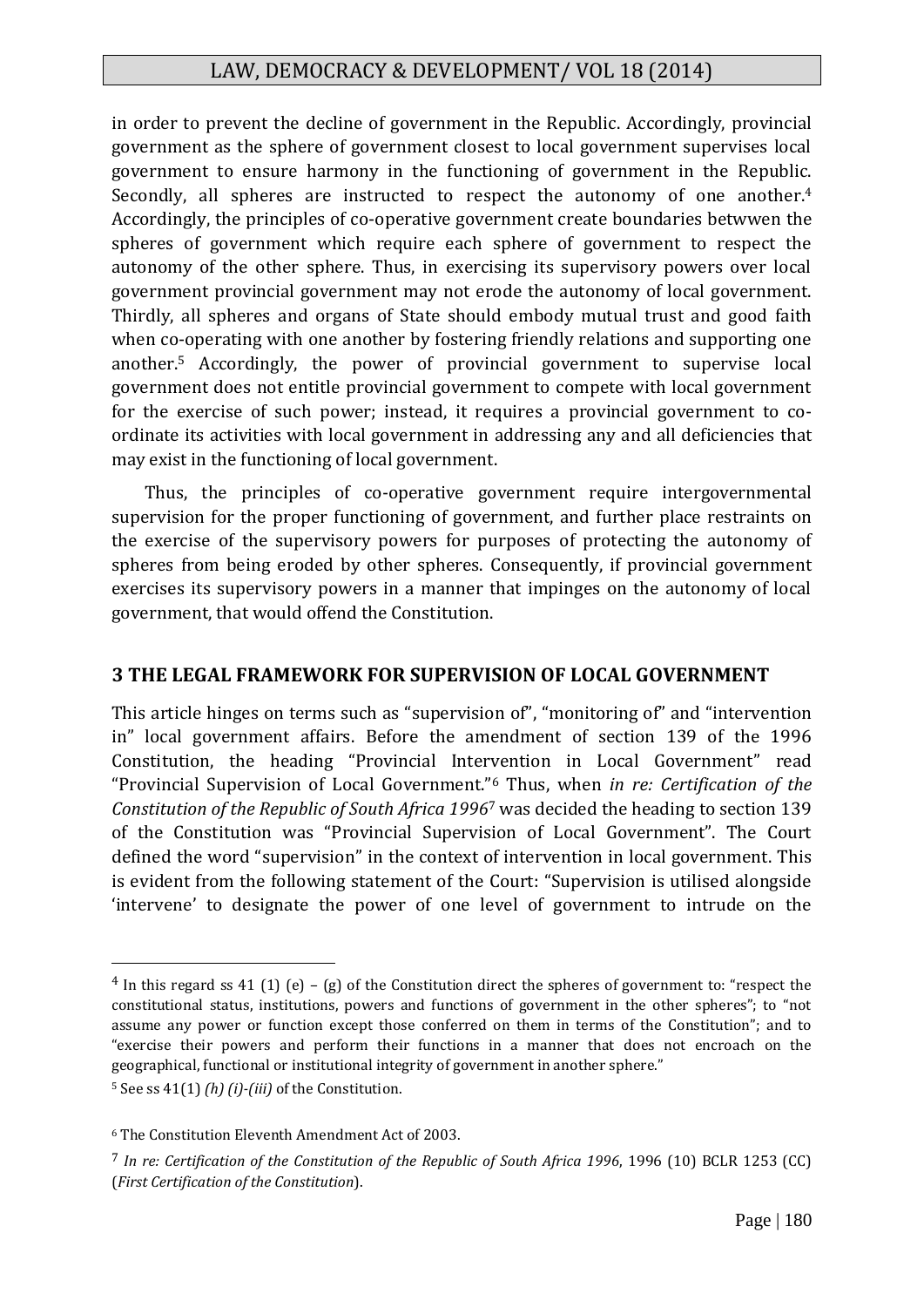functional terrain of another".<sup>8</sup> De Visser supports this view when he states that the word "supervision" was used to reflect the provincial government power to intervene in the affairs of a municipality.<sup>9</sup> It may be concluded that the meaning ascribed to the word "supervision" in section 139 of the Constitution in the *First Certification of the Constitution* case is not necessarily the same after the word "supervision" was substituted by the word "intervention" in April 2003. Given the fact that the word "supervision" does not feature in the heading of section 139 of the Constitution any longer, the contextual meanings of the word is no longer helpful. Therefore the dictionary meaning of the word supervision should be considered. The *Oxford South African Concise Dictionary* defines the word "supervise" as meaning to "observe and direct the execution of (a task or activity) or the work of (a person)".<sup>10</sup> According to De Visser the principle of supervision in the amended section 139 of the Constitution comprises four aspects, namely regulation, evaluation, intervention and redistribution.<sup>11</sup> The *Oxford South African Concise English Dictionary* defines the word "regulate" as meaning "to control or maintain the rate or speed of a machine or process. Control or supervise by means of rules or regulation".<sup>12</sup> On the other hand, the word "evaluate" is defined as meaning "to form an idea of the amount, number, or value of; assess ..."<sup>13</sup> and "redistribute" is defined as meaning to "distribute again or distribute differently". <sup>14</sup> De Visser defines "regulation" as referring to "national and provincial governments setting the framework within which local government must exercise its autonomy".<sup>15</sup> In setting the framework for local government the national and provincial governments can pass legislation and issue directives regulating the exercise of local government powers.

In this regard the scope of supervision of local government is broader than intervention in local government in the amended section 139 of the Constitution. It includes the monitoring of, intervention in, and support of local government. The monitoring of local government informs local government on the proper action for remedying any deficiency in the functioning of local government. The remedial action may take the form of intervention by assuming certain powers of local government or by rendering support by redistributing resources to local government, if it needs such support.

#### **3.1 Monitoring of local government**

In defining the word "monitoring" the Constitutional Court explains that the power to monitor local government is limited to the power to observe or keep under review local

<sup>14</sup> At 988.

<sup>1</sup> <sup>8</sup> See *First Certification of the Constitution* at para 370.

<sup>9</sup> De Visser J *Developmental local government: a case study of South Africa* (Intersentia Antiwerpen-Oxford 2005) at 169.

<sup>10</sup> *Oxford South African Concise Dictionary* (2010) at1192.

<sup>11</sup> See De Visser (2005) *at* 170.

<sup>12</sup> At 904.

<sup>13</sup> At 404.

<sup>15</sup> See De Visser (2005) at 170.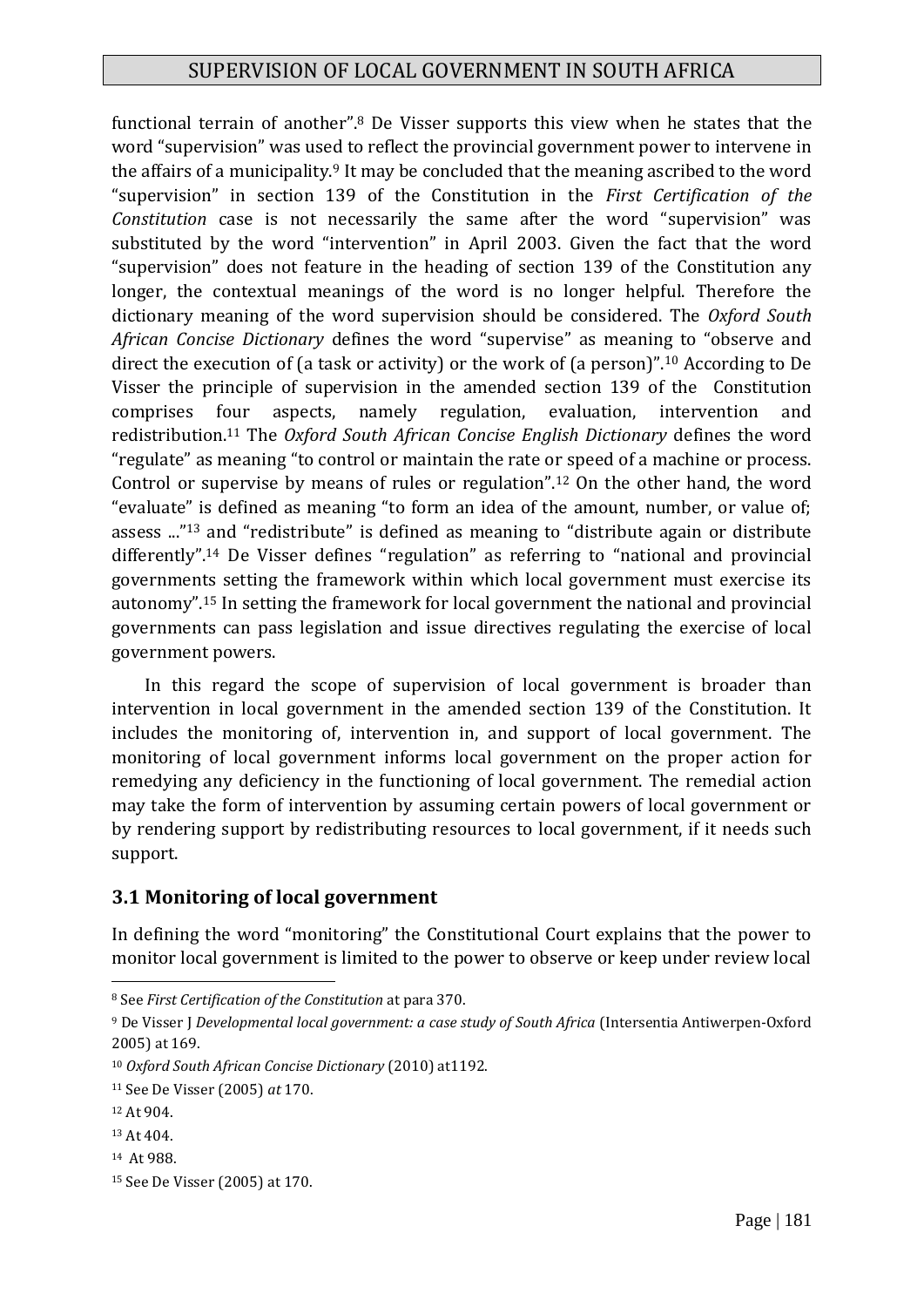government, but does not include the control of local government affairs.<sup>16</sup> The monitoring of local government by the other spheres of government was further construed as the power that is limited to measure or test at intervals local government compliance with the Constitution, and with national and provincial directives.<sup>17</sup>

The monitoring of local government may be regarded as a watered down form of the supervision of local government in that the monitoring of local government is carried out within the framework of intergovernmental relations.<sup>18</sup> The Constitution provides specifically for two instances when provincial government is required to monitor local government. First, provincial government is required to make provision for the monitoring of local government by legislative and other measures.<sup>19</sup> Secondly, provincial government is required to oversee the effective performance by municipalities of their powers in respect of the matters listed in Schedules 4 and 5 of the Constitution by regulating the exercise by municipalities of their executive authority as referred to in section 156(1) of the Constitution.<sup>20</sup> Accordingly, the monitoring of local government is authorised by the Constitution. The other source of the power of provincial government to monitor local government is national legislation which may then be referred to as the secondary source of local government power.

In the event of a municipality failing to perform or committing maladministration the Municipal Systems Act empowers the MEC to act, when it provides as follows:<sup>21</sup>

If a MEC has reason to believe that a municipality in the province cannot or does not fulfil a statutory obligation binding on that municipality or that maladministration, fraud, corruption or any other serious malpractice has occurred or is occurring in a municipality in the province, the MEC must –

- (a) by written notice to the municipality, request the municipal council or municipal manager to provide the MEC with information required in the notice; or
- (b) if the MEC considers it necessary, designate a person or persons to investigate the matter.

Interestingly, section 106 of the Municipal Systems Act does not give the MEC unlimited powers to demand information from municipalities. Rather, this provision requires the MEC to act if the MEC has reason to believe that a municipality is failing to fulfil a statutory obligation which is binding on that municipality, or that other wrongs had occurred or are occurring in that municipality. Another piece of national legislation

<sup>16</sup> See *First Certification of the Constitution* at para 372.

<sup>17</sup> See *First Certification of the Constitution* at para 373.

<sup>18</sup>Parliament adopted the Intergovernmental Relations Framework Act 13 of 2005 which seeks to promote relations among the spheres of government by creating structures that enforce intergovernmental relations among them. S 40 (1) of the Act prescribes the means for the settlement of intergovernmental disputes.

<sup>&</sup>lt;sup>19</sup> See s 155 (6) (a) of the Constitution.

<sup>20</sup> See s 155(7) of the Constitution.

<sup>21</sup> See s 106(1) of the Local Government: Municipal Systems Act 32 of 2000.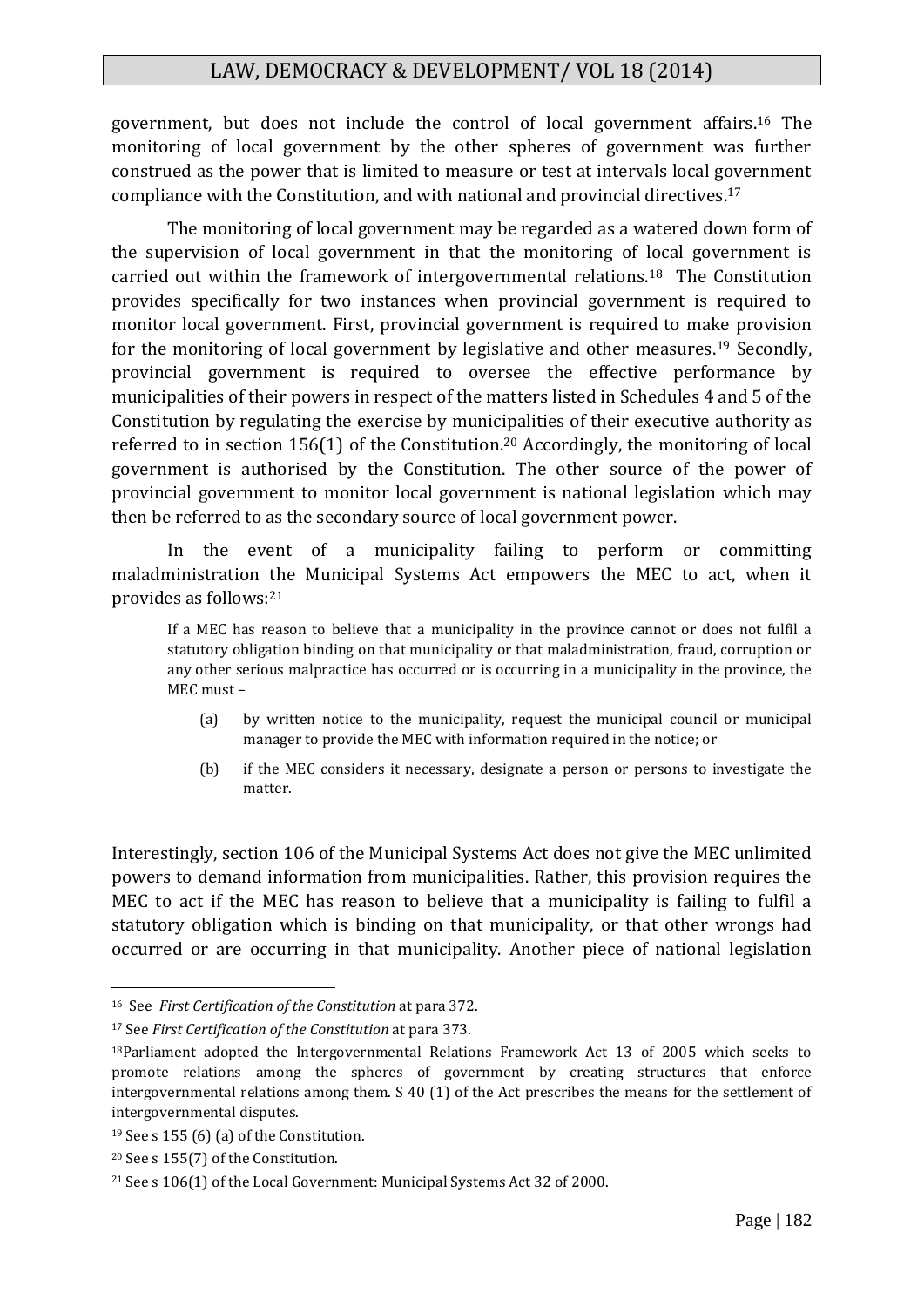which is a source of provincial government powers to monitor local government is the Municipal Finance Management Act (MFMA).<sup>22</sup> In terms of the MFMA, the provincial treasury is required to monitor a municipality's compliance with the Act. Thus, in exercising its monitoring powers the provincial government is required to adhere to the principles of co-operative government and the prescripts as laid down by the Constitution and legislation.

#### **3.2 Intervention in local government**

Intervention comprises the most powerful form of supervision of local government.<sup>23</sup> In explaining the powers of intervention in local government, De Visser argues that while the power of intervention goes to the core of local government autonomy, it is necessary for effective oversight by other spheres of government. <sup>24</sup> Intervention in another sphere of government is authorised by the Constitution and is not confined to a single sphere of government either. The national government may intervene in a provincial administration when the province is either unable to, or does not, fulfil an executive obligation in terms of either the Constitution or legislation.<sup>25</sup> Moreover, both national and provincial governments may intervene in local government.<sup>26</sup>

In terms of the Constitution, there are three instances in which a provincial government may intervene in a local government: First, when a municipality is either not able to, or does not, fulfil an executive obligation in terms of either the Constitution or legislation.<sup>27</sup> This provision creates jurisdictional facts that have to exist for a provincial government to intervene in local government. These facts would arise only if a municipality cannot or does not fulfil an executive obligation in terms of the Constitution or legislation. Secondly, the provincial government must intervene in a municipality if the municipality either is not able to, or does not, fulfil an obligation in terms of the Constitution or legislation to approve a budget or any revenue raising measures necessary to give effect to the budget.<sup>28</sup> The jurisdictional facts that should exist before a provincial government may intervene in a municipality under this provision are the failure by a municipality to adopt either a budget or any revenue raising measures deemed necessary to give effect to the budget by the first day of the new budget year. Thirdly, provincial government must intervene in a municipality "if a municipality, as a result of a crisis in its financial affairs, is in serious or persistent material breach of its obligations to provide basic services or to meet its financial commitments, or admits that it is unable to meet its obligations or financial commitments." <sup>29</sup> The jurisdictional facts that should exist before provincial government

<sup>22</sup> Local Government: Municipal Finance Management Act 56 of 2003.

<sup>23</sup> See Steytler N & De Visser J *Local government law of South Africa* (LexisNexis Durban 2008) in ch 22:118.

<sup>24</sup> See De Visser (2005) at 185.

<sup>25</sup> See s 100(1) of the Constitution.

<sup>26</sup> See s 139 of the Constitution.

<sup>27</sup> See *s* 139(1) of the Constitution.

<sup>28</sup> See s 139(4) of the Constitution.

<sup>29</sup> See s 139(5) of the Constitution.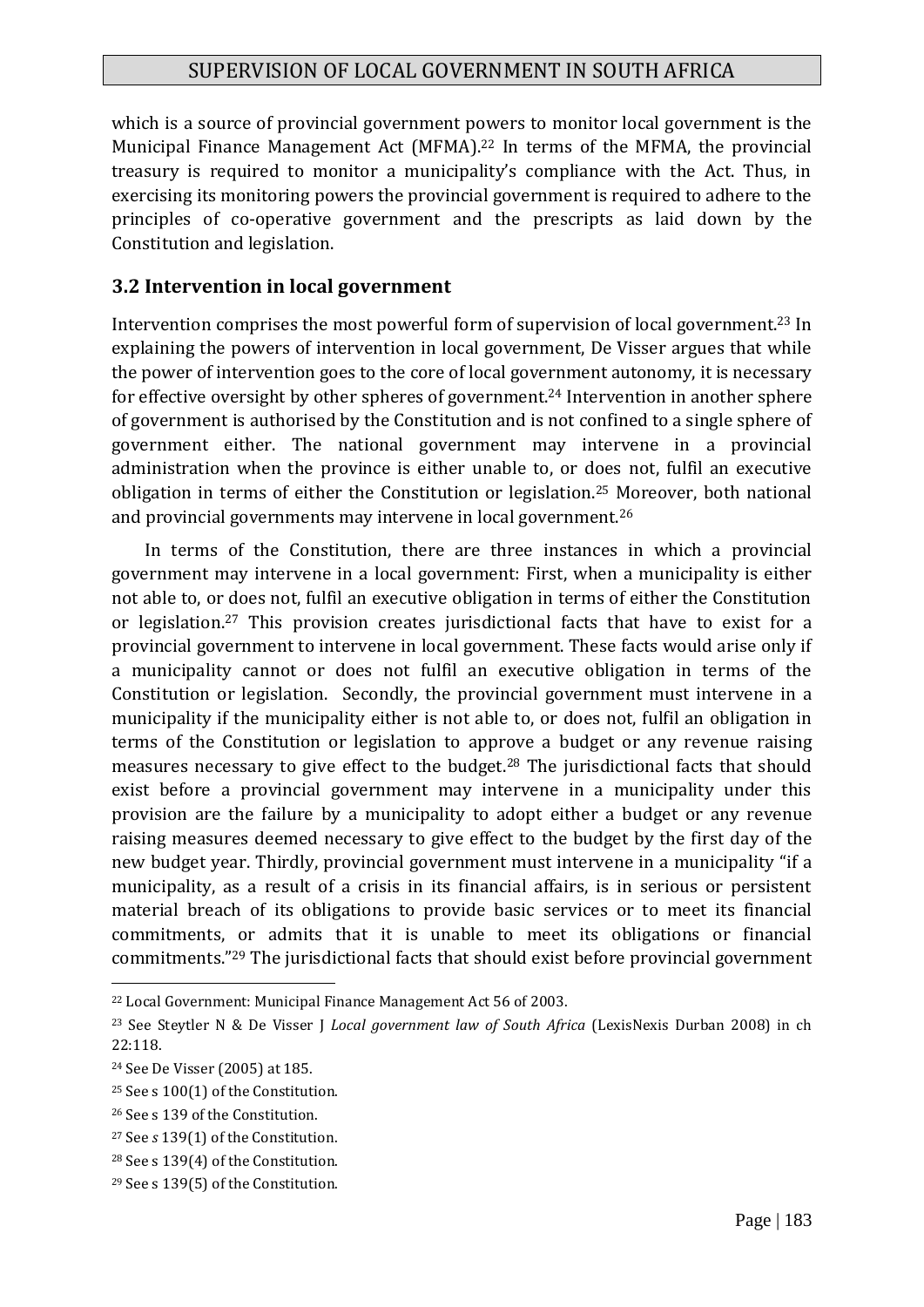can intervene in a municipality are that there must be a crisis in the financial affairs of the municipality, and the said crisis must result in the municipality's serious or persistent breach of its obligation to provide basic services, further resulting in a breach that is material to the municipality's ability to meet its obligation to provide basic services.

The MFMA elaborates on the grounds for intervention in local government. In addition to the three grounds of intervention in local government in terms of section 139(1), (4) and (5) of the Constitution the MFMA elaborates on the intervention relating to a situation in which a municipality is experiencing serious financial problems. <sup>30</sup> The MFMA provides only for a situation where the failure to fulfil an executive obligation has resulted in serious financial problems or when such serious financial problems are the cause of a failure to fulfil an obligation.

#### **4 THE PRACTICE OF THE SUPERVISION OF LOCAL GOVERNMENT**

#### **4.1 Supervision of the Langeberg Municipality**

The Langeberg Municipality is situated in the Western Cape. The municipality was led by the DA, whereas the Western Cape provincial government was led by the ANC in 2004. The supervision of the Langeberg Municipality by the provincial government is reported in *Democratic Alliance Western Cape v Minister of Local Government Western Cape*. <sup>31</sup> This case concerned a dispute between the DA and the provincial government about the position of Mr Carelse, a councillor representing the DA in the Langeberg Municipality. Mr Carelse defected from the DA to the ANC during the 2004 floor crossing window period while a time for floor crossing was still permissible in terms of the then amended Schedule 6B of the Constitution. 32

The DA, possibly suspecting that some of its councillors would cross the floor during the approaching floor crossing window period, requested its councillors, including Mr Carelse, to resign before the commencement of the floor crossing window period. Mr Carelse refused to resign and the DA summoned him to appear before its internal disciplinary committee in terms of its internal rules. Mr Carelse eventually crossed the floor to the ANC during the floor crossing window period, but on the eve of the floor crossing Mr Carelse made a statement under oath to the Minister for Local Government in the Western Cape requesting the Minister to investigate his claim that he had been intimidated by the DA into not crossing the floor to the ANC. On receipt of Mr Carelse's affidavit the Minister, acting in terms of section 106(1) (*b*) of the Municipal Systems Act, appointed a commission of inquiry into the Langeberg Municipality.

<sup>30</sup> S 136 (2) of the MFMA provides: "[i]f the financial problem has been caused by or resulted in a failure by the municipality to comply with an executive obligation in terms of legislation or the Constitution, and the conditions for an intervention in terms of s 139(1) of the Constitution are met, the provincial executive must promptly decide whether or not to intervene in the municipality..."

<sup>31</sup> 2005 (3) SA 576 (C) (Democratic Alliance Western Cape case).

<sup>&</sup>lt;sup>32</sup> Floor crossing was subsequently abolished.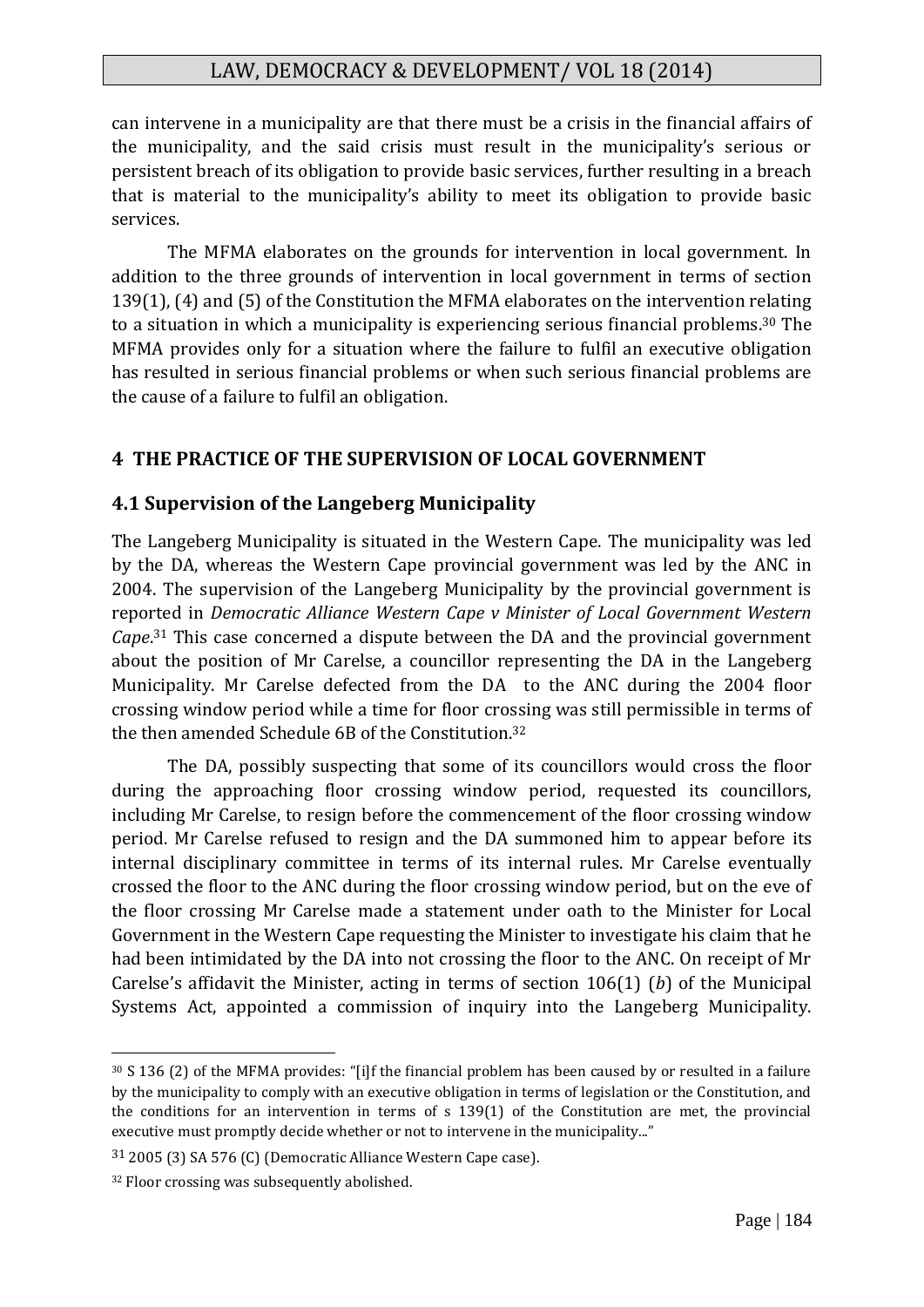Consequent to this action by the Minister the DA launched an application for a court order reviewing and setting aside the decision of the Minister to investigate the affairs of the Langeberg Municipality.

## **4.2 Supervision of the Overberg District Municipality**

The Overberg District Municipality, situated in the Western Cape, was led by the ANC coalition, whereas the Western Cape provincial government was led by the DA in 2010. The intervention by the provincial government in the Overberg District Municipality is reported in the Supreme Court judgment of *Premier of the Western Cape v Overberg District Municipality.<sup>33</sup>* The case arose from the fact that the Cabinet of the Western Cape (as the provincial executive council is termed in that province), took a decision in terms of section 139(4) of the Constitution on 14 July 2010 to dissolve the Overberg District Municipality, based on its failure to approve a budget before the start of the new financial year. The decision of the provincial Cabinet was challenged in court by both the municipality and the councillors, who constituted a coalition government in the municipality, seeking an order setting aside the decision.

## **4.3 Supervision of the Mnquma Local Municipality**

The Mnquma Local Municipality, formerly known as the Butterworth Municipality, is situated in the Eastern Cape, a province led by the ANC. The supervision of the Mnquma Municipality by the provincial government is reported in *Mnquma Local Municipality v Premier of the Eastern Cape*. <sup>34</sup> In December 2008 the MEC for Local Government in the Eastern Cape gave written instructions to the municipality to suspend all activities with financial implications until further notice, because the MEC had received reports of possible maladministration in the municipality.<sup>35</sup> In the same letter the MEC informed the municipality of his decision to launch an investigation into the affairs of the municipality in terms of section 106(1) (*b*) of the Municipal Systems Act. On receipt of the letter from the MEC the municipality replied to the MEC, requesting clarity on the alleged possible maladministration. Without responding to the municipality's request for clarity the MEC caused a notice to be published in the *Provincial Gazette*, dissolving the Municipal Council in January 2009. It has been pointed out above that the principles of co-operative government require all the spheres of government to embody mutual trust by fostering friendly relations and supporting one another when co-operating with one another.<sup>36</sup> Accordingly, it terms of the principles of co-operative governance, it would seem imperative to provide such information on the alleged maladministration. The municipality reacted to the notice of dissolution by launching a court application for an order interdicting the Executive Council of the Eastern Cape from interfering in and dissolving the Municipal Council. The order was granted by consent between the municipality and the provincial executive. However, on the same date as the court

<sup>33</sup> *Premier of the Western Cape v Overberg District Municipality* 2011 (4) SA 44 (SCA).

<sup>34</sup> [2009] ZAECBHC 14, 5 August 2009.

<sup>35</sup> See *Mnquma Local Municipality* at para1.

<sup>36</sup> See text at footnote 5 above.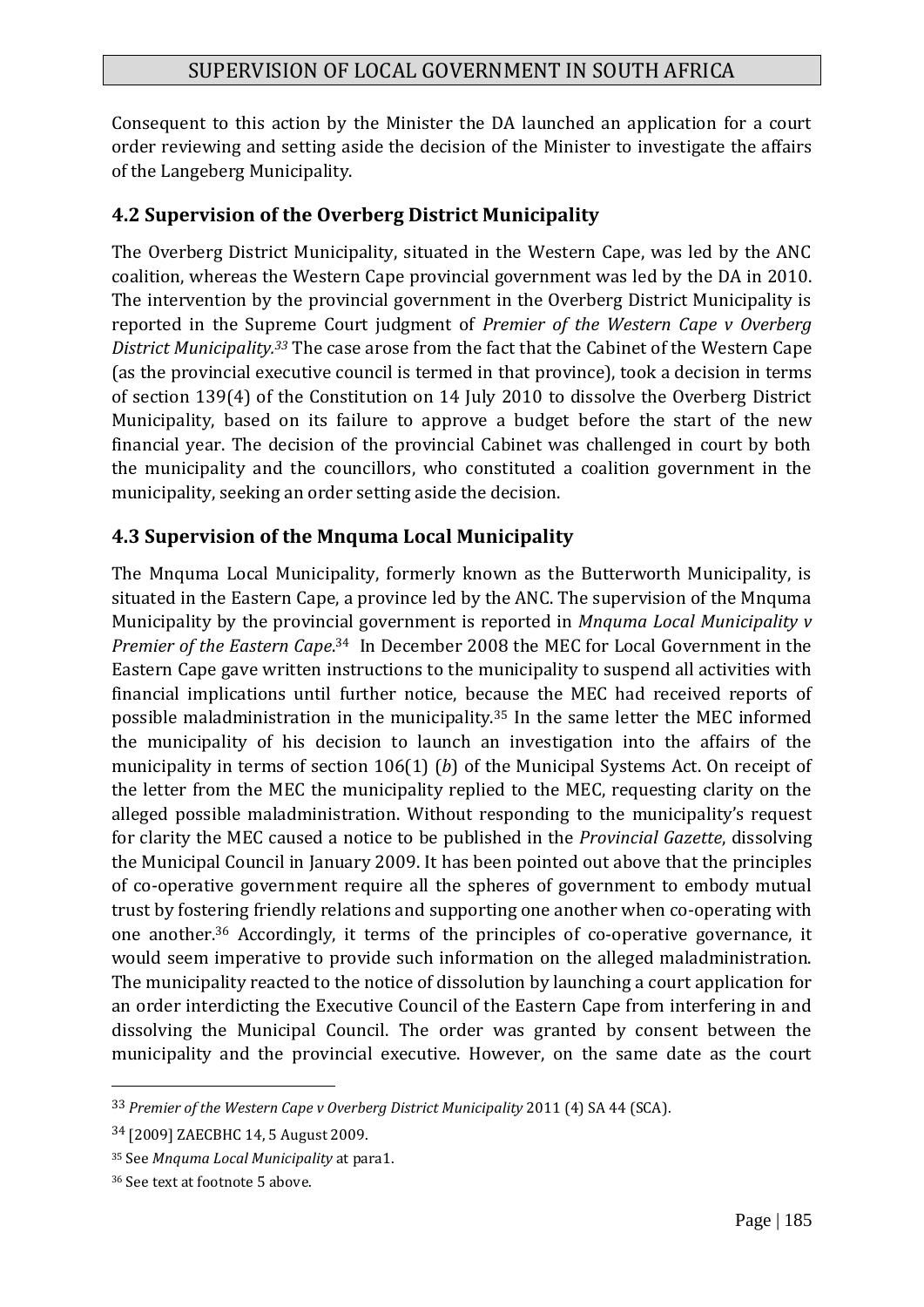order, the Provincial Executive sent a letter to the mayor advising him that the Municipal Council was not fulfilling its executive obligations by failing to comply with certain provisions of the MFMA and that, for this reason, the Municipal Council was dissolved with effect from 12 February 2009.

In reaction to the second notice of dissolution the Municipal Council launched a second court application for an order interdicting the Provincial Executive from interfering in and dissolving the Municipal Council. Once again the order was granted, unopposed, in favour of the municipality after the Provincial Executive had withdrawn its opposition to the application. Later in February 2009 the MEC wrote a letter advising the mayor that the Provincial Executive was considering whether to issue a notice dissolving the Municipal Council, based on a number of complaints. However, this time the provincial executive solicited a response from the municipality. After the Provincial Executive had considered the representation made by the municipality it took a decision to dissolve the Municipal Council and appointed an administrator in terms of section 139(1)(*c*) of the Constitution, which decision was communicated to the municipality on 16 April 2009. In reaction to the decision to dissolve the Municipal Council the municipality launched a court application for an order reviewing and setting aside the attempt of the Provincial Executive to dissolve the Municipal Council. This application was also granted.

#### **4.4 Intervention in the Abaqulusi Municipality**

1

The Abaqulusi Municipality is in KwaZulu-Natal, with its offices in Vryheid. On 25 May 2005, the MEC for Local Government, Housing and Traditional Affairs in KwaZulu-Natal wrote a letter to the Abaqulusi Municipality, notifying the municipality that, on 18 May 2005, the Executive Council of KwaZulu-Natal had resolved to intervene in the Abaqulusi Municipality. The letter was entitled "Notification in terms of section 139 of the Constitution and section 106 of the Local Government: Municipal Systems Act". The intervention was based on reports that the municipality was unable to fulfil its executive obligations. The purpose of the letter to the municipality was to give the Municipal Council written notice of the intervention in terms of section 139(2) of the Constitution, and to give further notice that the MEC also would be appointing an attorney and an advocate, Mr E Ngubane and Mr RE Griffiths, respectively, in terms of section 106 of the Municipal Systems Act to conduct an investigation and determine whether there had been non-performance and maladministration, as defined in section 106 of the Municipal Systems Act.

Eventually, the commission of enquiry appointed by the MEC to investigate the affairs of the municipality held an enquiry, and compiled a report which contained its findings on the allegations against the municipality.<sup>37</sup> The commission of inquiry found that some of the councillors had been guilty of failing to attend three consecutive Municipal Council meetings and recommended that these councillors should be

<sup>37</sup> See *KwaZulu-Natal( South Africa) Provincial Department of Local Government and Traditional Affairs Report of the Commission of Enquiry into the Abaqulusi Municipality in terms of s 139 of the Constitution and section 106 of the Local Government: Municipal Systems Act* (September 2005).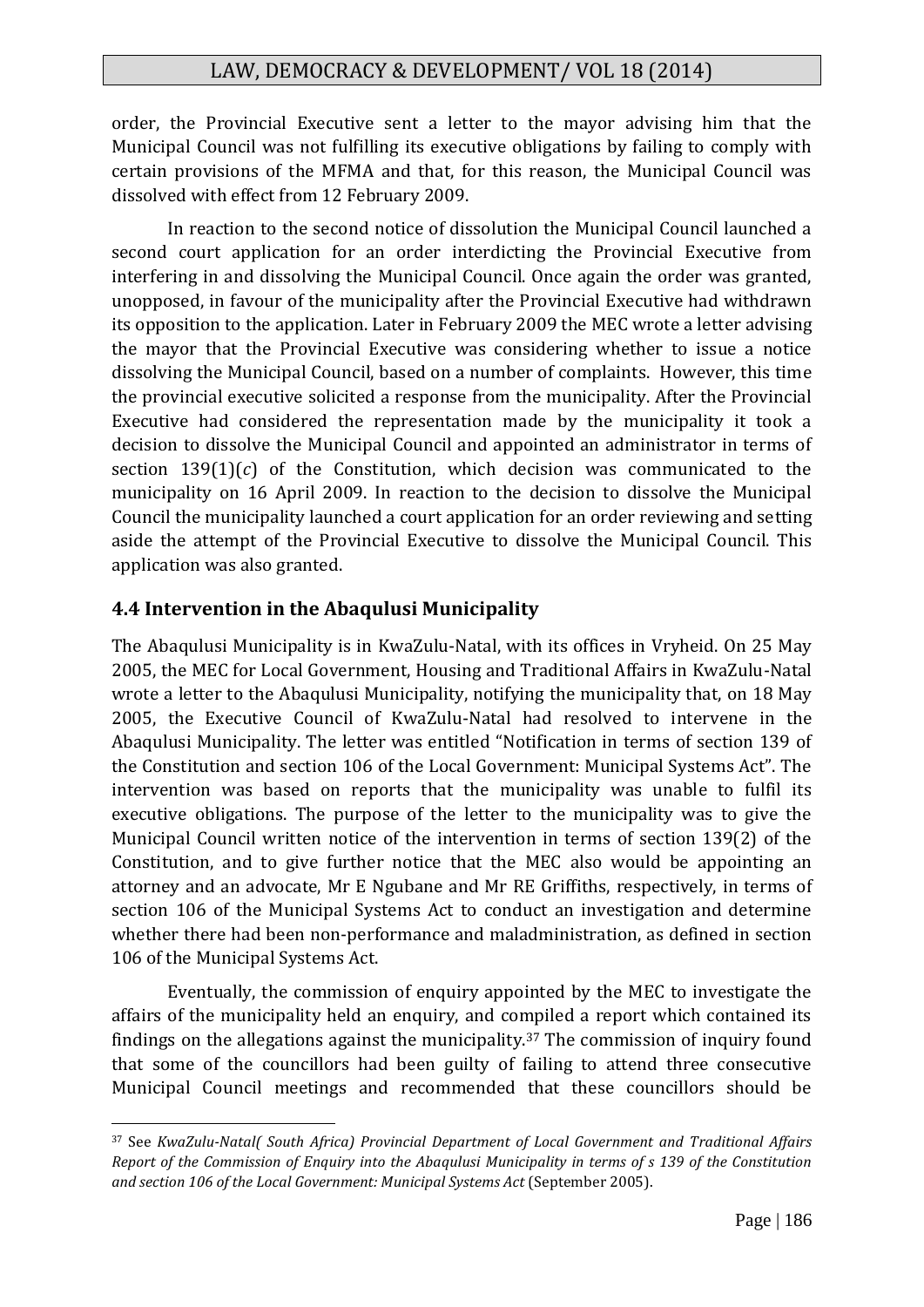removed from office. It was further found that, even if these councillors were to be removed from the Council, this would not be regarded as sufficient reason for the appointment of an administrator since the Council would still have a quorum.

On receipt of the report from the commission of inquiry the MEC addressed a letter, dated 2 November 2009, to the municipal manager of the Abaqulusi Municipality. In this letter, titled "Notice in terms of section 139(3) of the Constitution – Abaqulusi Municipality", the MEC advised the municipal manager that he had determined that 15 councillors should be removed from office. The MEC advised the municipal manager further that, notwithstanding the investigation by the commission of inquiry, the Executive Council continues to receive reports that the affairs of the municipality were still in disarray and that the situation, in terms of which the Municipal Council was operating in a state of chaos, was impacting negatively on the Municipal Council's ability to perform its legislative and executive functions. Accordingly, the Executive Council had resolved to dissolve the Municipal Council as provided for in section 139(1) (*c*) of the Constitution, and to appoint an administrator to administer the municipality until a newly elected Municipal Council had taken office.

## **4.5 Supervision of the Utrecht Municipality**

<u>.</u>

The Utrecht Municipality is in KwaZulu-Natal. In September 2006 a councillor sent a letter to the MEC for Local Government alleging acts of maladministration and corruption at the Utrecht Municipality, and requesting the MEC to investigate the allegations.<sup>38</sup> Based on the letter, the MEC appointed a firm of consultants to investigate the allegations of irregularities and maladministration at the Utrecht Municipality.

The Head of the Department of Local Government, Housing and Traditional Affairs in KwaZulu-Natal wrote a letter, dated 11 September 2006, to the municipal manager of the Utrecht Municipality informing him that the MEC, in terms of section 106(1) (b) of the Municipal Systems Act, had designated ESP Consultants,<sup>39</sup> a firm of forensic auditors, to carry out an investigation on his behalf. The MEC informed the municipal manager in writing on the next day that, following the appointment of the team of forensic auditors, the municipality was directed to suspend, with full pay, all those councillors who were implicated in the allegations before the investigation commenced in order not to compromise the integrity of the investigation. On 15 September 2006 the municipal manager of Utrecht Municipality wrote back to the Head of Department informing her that it may not be necessary to suspend the councillors because the investigation had, in fact, already commenced. The MEC responded to the municipal manager's letter on same day, advising that it remained his considered view that all the affected councillors should be suspended with immediate effect until the investigation had been concluded, failing which the MEC would have no option but to exercise the powers vested in him by the Constitution and the Municipal Systems Act.

<sup>38</sup> The facts of the supervision of Utrecht Municipality are reported in the High Court case of *MEC for Local Government, Housing and Traditional Affairs v Utrecht Municipal Council* 2007 (3) SA 436 (N) (*Utrecht Municipal Council*).

<sup>&</sup>lt;sup>39</sup> "ESP" is not an acronym, but the registered name of a firm of accountants in Pietermaritzburg.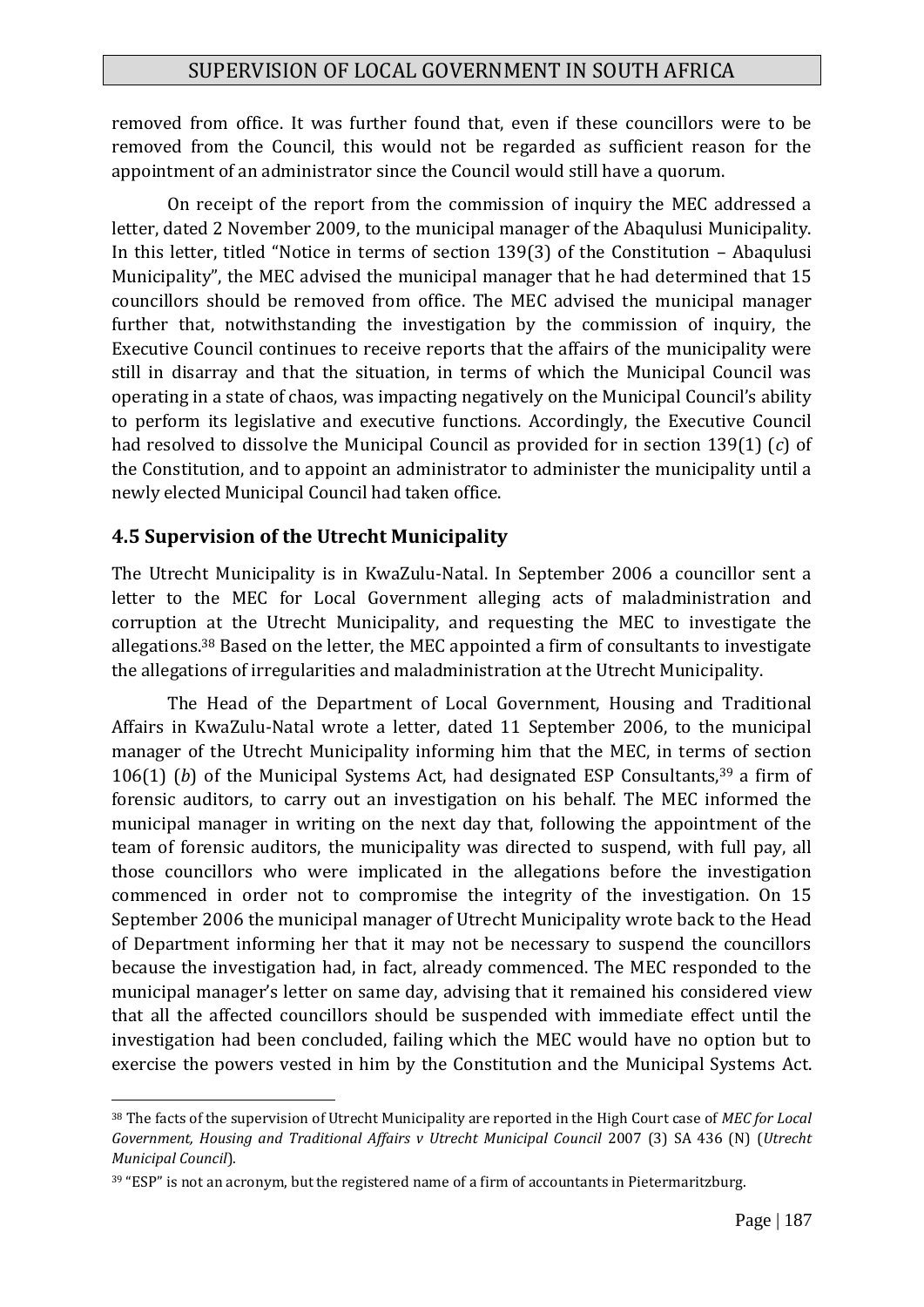On 11 October 2006 the MEC wrote letters to the implicated councillors, suspending them with full pay.

When the mayor, councillor Khoza, who was also implicated in the allegations, refused to accept his suspension by the MEC, pending the outcome of the investigation, the MEC launched a court application seeking an order declaring that the councillors involved be suspended. In the subsequent case, *MEC for Local Government, Housing and*  Traditional Affairs v Utrecht Municipal Council,<sup>40</sup> the Court had to determine whether the MEC had the power to suspend the councillors, pending the outcome of an investigation. Avoiding a finding on the facts as to whether the suspension of the mayor was legal, Moleko J held that the Court was not required to review the suspension of the councillor: "I have been asked to determine whether the applicant has the power to suspend a councillor or councillors; I am not required to review the applicant's action in suspending the councillor – this may be a matter, if need be, to be pursued later".<sup>41</sup> The Court nevertheless found that the councillor was legally suspended.

#### **4.6 Supervision of the IMbabazane Municipality**

The IMbabazane Municipality is in KwaZulu-Natal. One faction of councillors, led by the mayor, believed that a candidate for the position of municipal manager should be interviewed by members of the Executive Committee of the Municipal Council, who would then recommend the candidate for appointment to the Council. The other group of councillors, led by the speaker, believed that the candidate should be interviewed by all the councillors comprising the Municipal Council and then appointed by the same councillors at a Municipal Council meeting.

On 26 June 2008, one group of councillors, led by the speaker, interviewed a candidate and appointed her to the position of municipal manager while, on the same date, the other group of councillors, comprising members of the Executive Committee only, and led by the mayor, interviewed another candidate and recommended that candidate to the Municipal Council for appointment. Accordingly, there were two municipal managers for the IMbabazane Municipality, appointed by different groups of councillors on the same date. On 9 July 2008 the MEC for Local Government wrote a letter ratifying the appointment of one of the candidates to the position of municipal manager. This candidate was Ms Mnikati, who had been interviewed by the councillors led by the speaker, and appointed by the Municipal Council. In the meantime, the mayor of the IMbabazane Municipality had obtained an interim judgment, nullifying the appointment of Ms Mnikati as the municipal manager of the IMbabazane Municipality.<sup>42</sup> In responding to the Court's decree which called upon the MEC to show cause why the nullification of his ratification of the appointment of Ms Mnikati should not be discharged, the MEC filed an affidavit dated 17 July 2008 wherein he withdrew his ratification of the appointment of Ms Mnikati as the municipal manager. He stated that

<sup>40</sup> *Utrecht Municipal Council*.

<sup>41</sup> At para 25.

<sup>42</sup> *Elvis Dlamini v Imbabazane Local Council* (unreported case 9196/08) [24 November 2008] (*Elvis Dlamini*).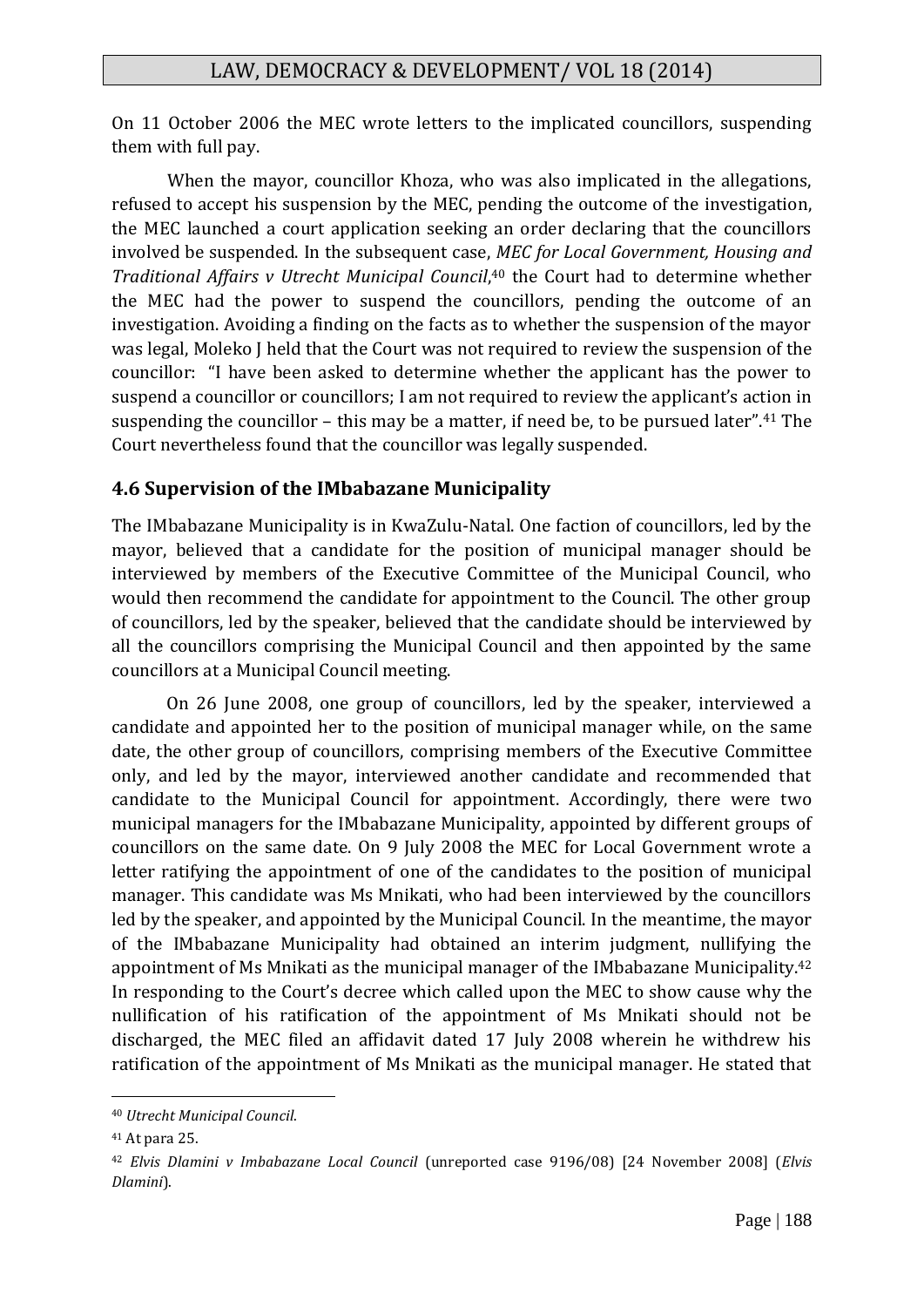his ratification of the appointment of Ms Mnikati as the municipal manager was based on a report he received about a group of protesters who had unlawfully invaded the municipal offices, disrupted activities and ejected the municipal manager (Ms Mnikati). He had not been in the office but had directed an official in his ministry to write a letter to the speaker, demanding the reinstatement of Ms Mnikati as the municipal manager of the Imbabazane Municipality.

## **4.7 Supervision of the UMvoti Local Municipality and the UMgungundlovu District Municipality**

The reason behind comparing the supervision of UMvoti Local Municipality and UMgungundlovu District Municipality is to demonstrate the double standards applied by some provincial governments when supervising municipalities led by different political parties. The UMvoti Local Municipality was led by the IFP whereas both the UMgungundlovu District Municipality and the provincial government of KwaZulu-Natal were led by the ANC. The issues in these cases relate to the employment of municipal managers at the UMvoti Local Municipality and the UMgungundlovu District Municipality.

The matter regarding the employment of the municipal manager at the UMvoti Municipality was heard in *MEC KwaZulu-Natal for Local Government, Housing and Traditional Affairs v Yengwa.<sup>43</sup>* UMvoti Municipality advertised a post for a municipal manager. The advertisement stipulated that the job requirement was a bachelor degree in either public administration or a relevant field. Mr Yengwa (the applicant), with a three year teacher's diploma and a one year certificate in municipal leadership, applied for the position. He was shortlisted, interviewed and recommended to the Municipal Council for appointment.

At the Council meeting at which the applicant's appointment was considered, an official of the provincial Department of Local Government arrived with a letter from the MEC's office, informing the Municipal Council that the UMvoti Municipal Council could not employ the applicant as municipal manager, because he did not have the relevant qualifications as required by the Local Government Municipal Performance Regulations for Municipal Managers and Managers Directly Accountable to the Municipal Managers. <sup>44</sup> Despite the instructions from the provincial government not to employ the applicant, the Municipal Council by majority decision appointed the applicant as the municipal manager of the UMvoti Local Municipality.

The municipal manager of the UMgungundlovu District Municipality was appointed by the majority party, the ANC, despite strong opposition from the opposition parties, mainly the DA and the IFP. The opposition parties argued that the appointment of Ms Mngadi as the municipal manager was illegal because she did not appear to have any qualifications beyond a matriculation exemption as she had failed to attach a copy

<sup>43</sup> 2010 (5) SA 494 (SCA) (*Yengwa*).

<sup>44</sup> See Department of Provincial and Local Government "Municipal performance regulations for municipal managers and managers directly accountable to municipal managers" Government Notice 805 in *Government Gazette* 29089 of 1 August 2006.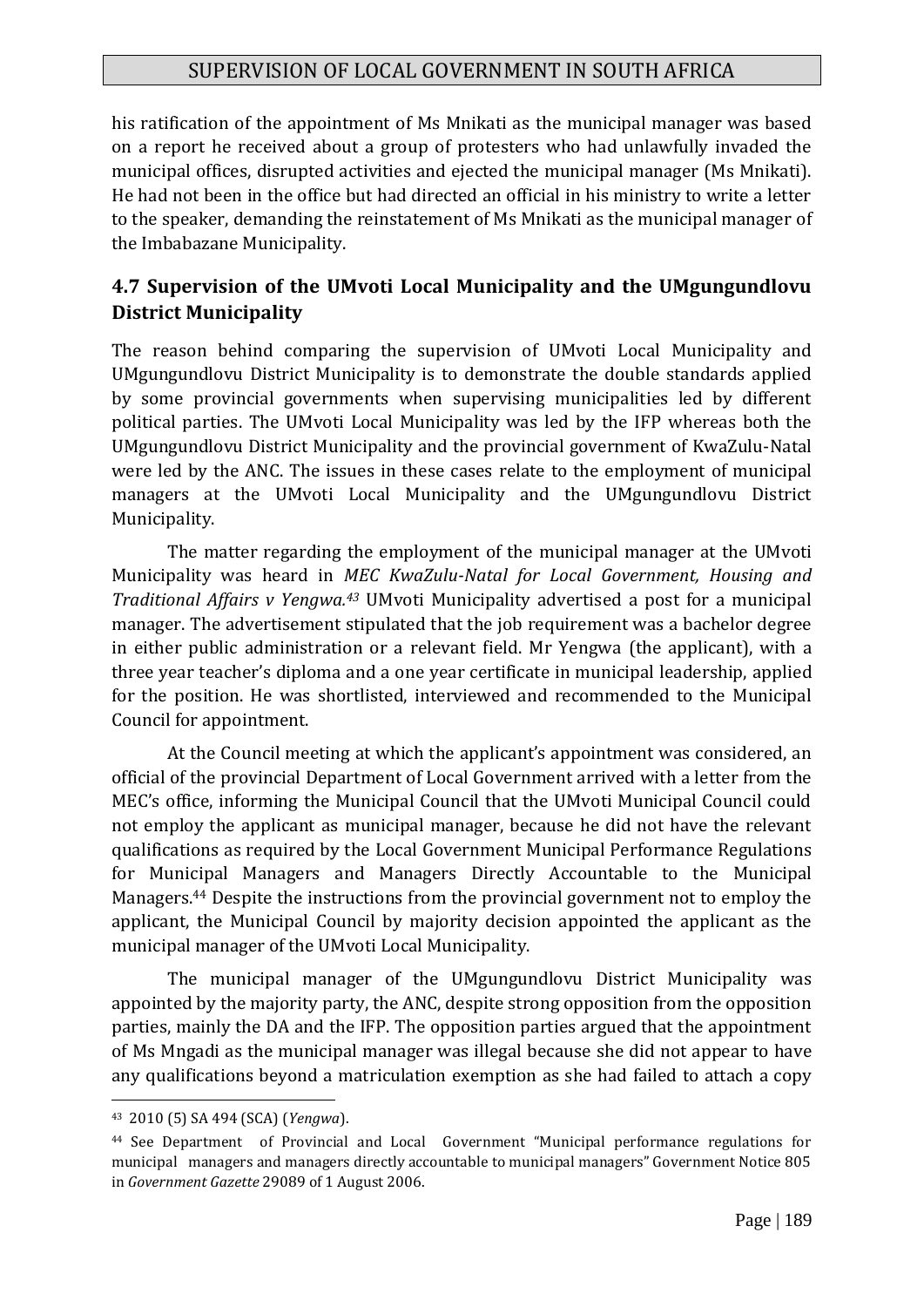of any degree certificate in her application, but instead attached a one day MBA attendance certificate.<sup>45</sup> The MEC for Local Government was aware of this issue since it had been widely publicised in the newspapers, but he did not interfere with the appointment of Ms Mngadi. Subsequent to the decision of the UMvoti Municipal Council to employ the applicant, the MEC launched an application in the High Court for an order declaring void *ab initio* and setting aside the resolution taken by the UMvoti Municipality to appoint the applicant as its municipal manager.

## **5 ASSESSMENT OF THE PRACTICE OF SUPERVISION OF LOCAL GOVERNMENT**

#### **5.1 Assessment of the supervision of the Langeberg Municipality**

In the *Democratic Alliance Western Cape* case the disciplinary action against Mr Carelse had not been instituted by the municipality, but by the DA, Mr Carelse's political party. For this reason, the Court found in favour of the DA and set aside the investigation launched by the provincial government into the affairs of the municipality. In setting aside the appointment of the commission of enquiry, the Court held:<sup>46</sup>

Invoking the provisions of section 106(1) (*b*) in the light of the information before him was improper and an overreaction on the part of the first respondent. In effect he used section 106(1) (*b*) to launch an investigation into the internal conduct of an opposition political party at the local level, an unwarranted and, indeed, inappropriate intervention into the sphere of local government by a provincial Minister, for whom the section was not intended.

The conduct of the Minister raises questions regarding the scope within which section 106(1) (*b*) of the Municipal Systems Act can be invoked and whether the powers conferred on the MEC to investigate the affairs of municipalities could be invoked against political parties purely on the basis of internal political party disputes. In finding that the scope of the Municipal Systems Act was limited to the performance of functions within the municipality which, in turn, excludes irregularities in the internal affairs of political parties, the Court held:<sup>47</sup>

As to the meaning to be ascribed to the phrase 'other serious malpractices' the Concise Oxford English Dictionary defines malpractice as improper, illegal or negligent professional activity or treatment. It is a wrongdoing committed in a professional capacity in the performance of a professional activity. The definition in the context of section 106 is suggestive of a doing pertaining to the performance of the functions in the municipality to which he or she is appointed.

Accordingly, the alleged intimidation by the DA of its party member had not been committed in the course of the performance of a professional activity and it did not involve the performance of functions within the municipality. For these reasons, the supervision of the Langeberg Municipality reflects a total disregard of the Constitution by the provincial government when dealing with another sphere of government. The

<sup>45</sup> Saville S "Mngadi honoured herself: controversial district manager awarded her own honorary doctorate" 19 October 2007, *Natal Witness,* 1.

<sup>46</sup> At para 40.

<sup>47</sup> At para 37.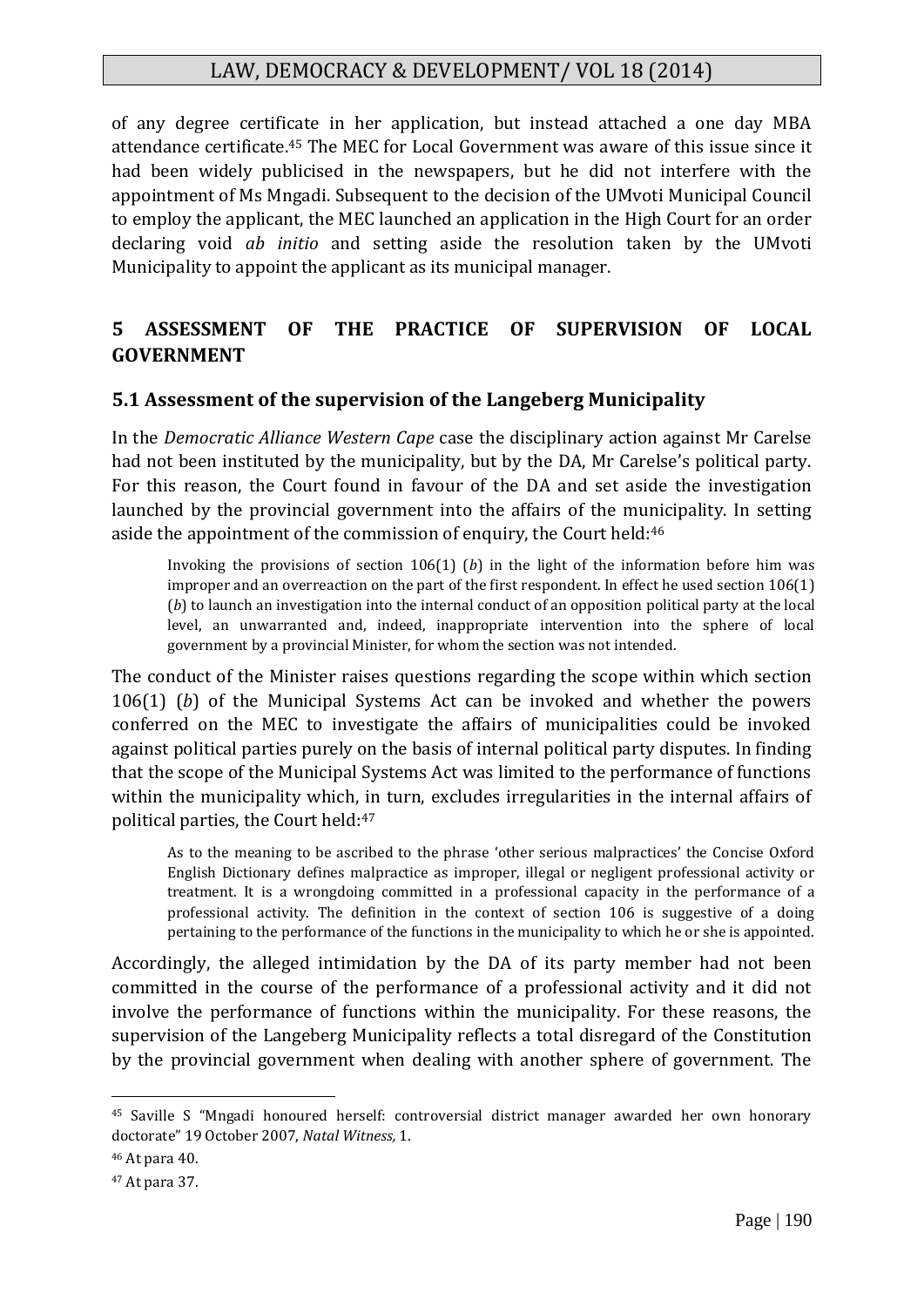provincial government failed to respect the constitutional status of the Langeberg Municipality,<sup>48</sup> and encroached on the institutional integrity of the municipality.<sup>49</sup> The spheres of government may not assume powers other than those conferred on them by the Constitution.<sup>50</sup> The provincial government assumed powers not conferred on it by the Constitution or the applicable legislation, by investigating the internal issues of a political party.<sup>51</sup>

#### **5.2 Assessment of the supervision of the Overberg District Municipality**

Regarding the appropriateness of the step to dissolve the municipality the Court found that the Cabinet erred in assuming that it had no alternative but to dissolve the Municipal Council if it had failed to approve a budget before the start of the new financial year.<sup>52</sup> It was also found that, by deciding to dissolve the Municipal Council without considering a more appropriate remedy, the Cabinet of the Western Cape offended against section 41(1) (*e*)-(*f*) of the Constitution which requires all spheres of government to respect the constitutional status, powers and functions of government in another sphere and not to assume any power or function except those conferred on them in terms of the Constitution.<sup>53</sup> The Court further found that, by assuming that there were no alternative steps other than the dissolution of the Municipal Council when it failed to approve a budget before the start of the new financial year, the Cabinet of the Western Cape had misconstrued its powers and had contravened the constitutional principle of legality, which requires the holder of executive power not to misconstrue that power.<sup>54</sup>

#### **5.3 Assessment of the supervision of the Mnquma Municipality**

In the *Mnquma Local Municipality* judgment the Court did not consider the legality of either the first or the second interventions in the municipality, which had already been determined by the Court before the third intervention. However, for the purposes of analysing the legality of the supervision of the municipality both the first and second interventions in the municipality are discussed. In considering the legality of the first intervention it should be recognised that the letter written by the MEC in December 2008 directed the municipality to suspend all activities with financial implications. It should be noted that a directive is a means of intervening in a Municipal Council and it can only be issued once the provincial government has decided to intervene in that municipality.<sup>55</sup> Accordingly, the claim of possible maladministration did not justify the

<sup>48</sup> See s 41(1) (*e*) of the Constitution.

<sup>49</sup> See s 41(1) (*g*) of the Constitution.

<sup>50</sup> See s 41 (1) (f) of the Constitution.

<sup>51</sup> See s 41(1) (*f*) of the Constitution.

<sup>52</sup> See *Overberg District Municipality* at para 36.

<sup>53</sup> *See Overberg District Municipality* at para 38.

<sup>54</sup> See *Overberg District Municipality* at para 38.

<sup>55</sup> S 139 (1) (*a*) of the Constitution provides: "(1) when a municipality cannot or does not fulfil an executive obligation in terms of the Constitution or legislation, the relevant provincial executive may intervene by taking any appropriate steps to ensure fulfilment of that obligation, including- (a) issuing a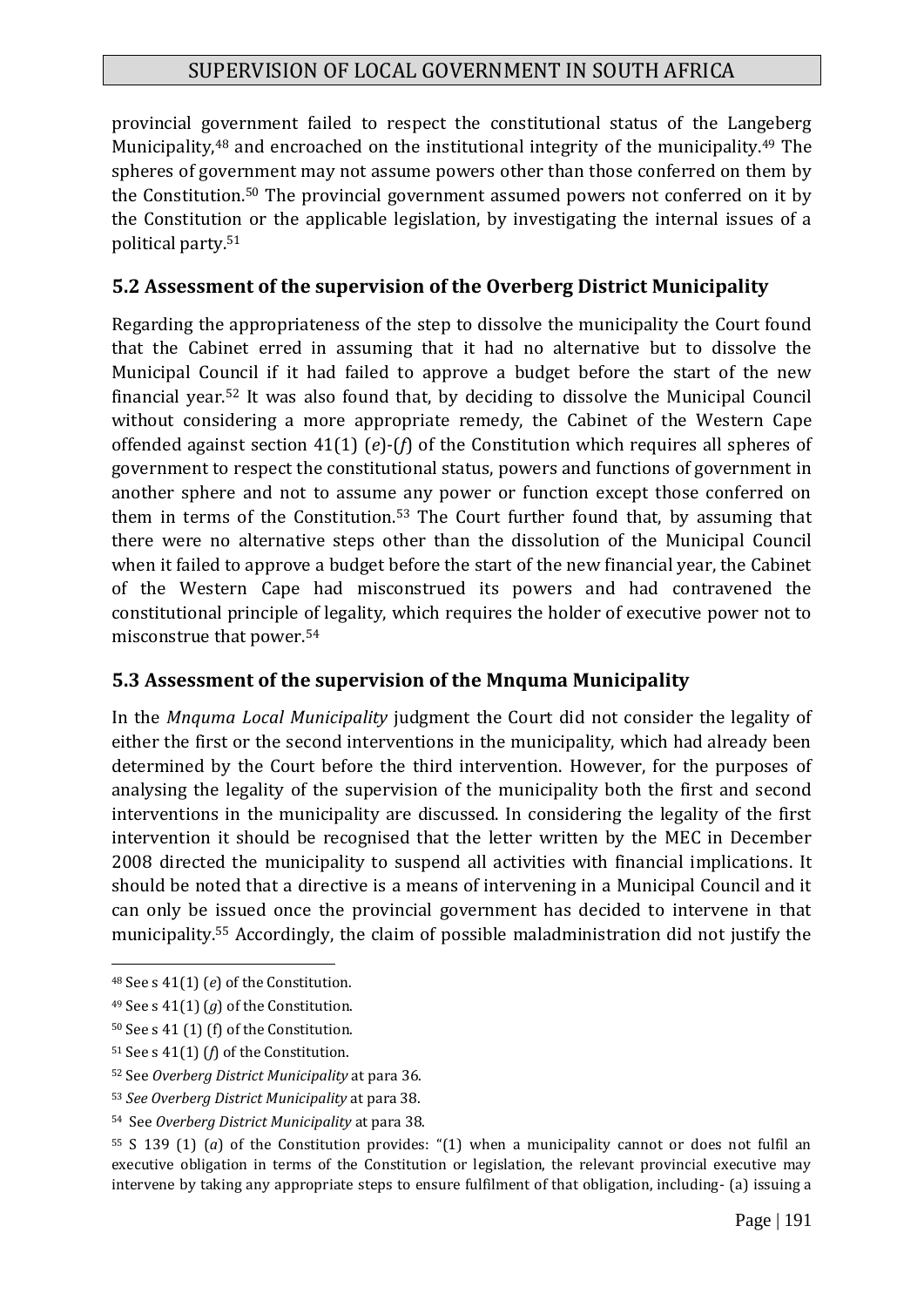MEC's interference in the affairs of the municipality. The same criticism may be levelled against the provincial executive regarding the second intervention in the municipality. The fact that on the same date when the first intervention was resolved out of court the provincial government notified the municipality of the second intervention is evidence of the violation of the constitutional duty imposed on the spheres of government to cooperate in mutual trust and good faith, and by fostering friendly relations.<sup>56</sup>

In respect of the third intervention the Court found that there were no jurisdictional facts justifying the provincial executive's intervention in the municipality as the failure by the mayor either to table a budget process plan or to include an annual performance report in the annual report did not constitute a failure to fulfil an executive obligation.<sup>57</sup> The Court further found that the existence of exceptional circumstances is a prerequisite for the exercise of the power to dissolve a Municipal Council, which circumstances did not exist in this case.<sup>58</sup> In discussing the approach regarding the assessment of the existence of jurisdictional facts justifying provincial government intervention in a municipality, the Court held that the issue was not whether the existence of such facts was accepted unless the municipality provided sufficient and convincing evidence to the contrary, but whether there was sufficient evidence to conclude that the jurisdictional facts do exist.<sup>59</sup> In rejecting the relevancy of the information considered by the provincial executive, because this information related to previous failures, the Court held that the evidence relied upon in this regard should justify the conclusion that had been drawn.<sup>60</sup>

The Court's judgment in the *Mnquma Local Municipality* case demonstrates the challenges relating to an acrimonious relationship between a provincial government and a municipality, and its effect on the supervision of local government. It appeared that the purpose of the provincial government was the dissolution of the Municipal Council at all costs, despite the provincial government invoking the intervention contrary to the purposes of the intervention clause in the Constitution. This heavy handed and inappropriate approach is not a commendable example of the supervision of local government.

#### **5.4 Assessment of the supervision of the Abaqulusi Municipality**

There are two notices of intervention in the case of the Abaqulusi Municipality which warrant assessment to ascertain whether they conform with the Constitution and the relevant legislation. The first notice of intervention is contained in the letter of 25 May 2005 advising the municipality of the intervention and the second notice of intervention

directive to the Municipal Council, describing the extent of the failure to fulfil its obligations and stating any steps required to meet its obligations…"

<sup>56</sup> See s 41(1) (*h*) (i) of the Constitution.

<sup>57</sup> At para 65.

<sup>58</sup> At para76.

<sup>59</sup> At para 93.

<sup>60</sup> At para 95.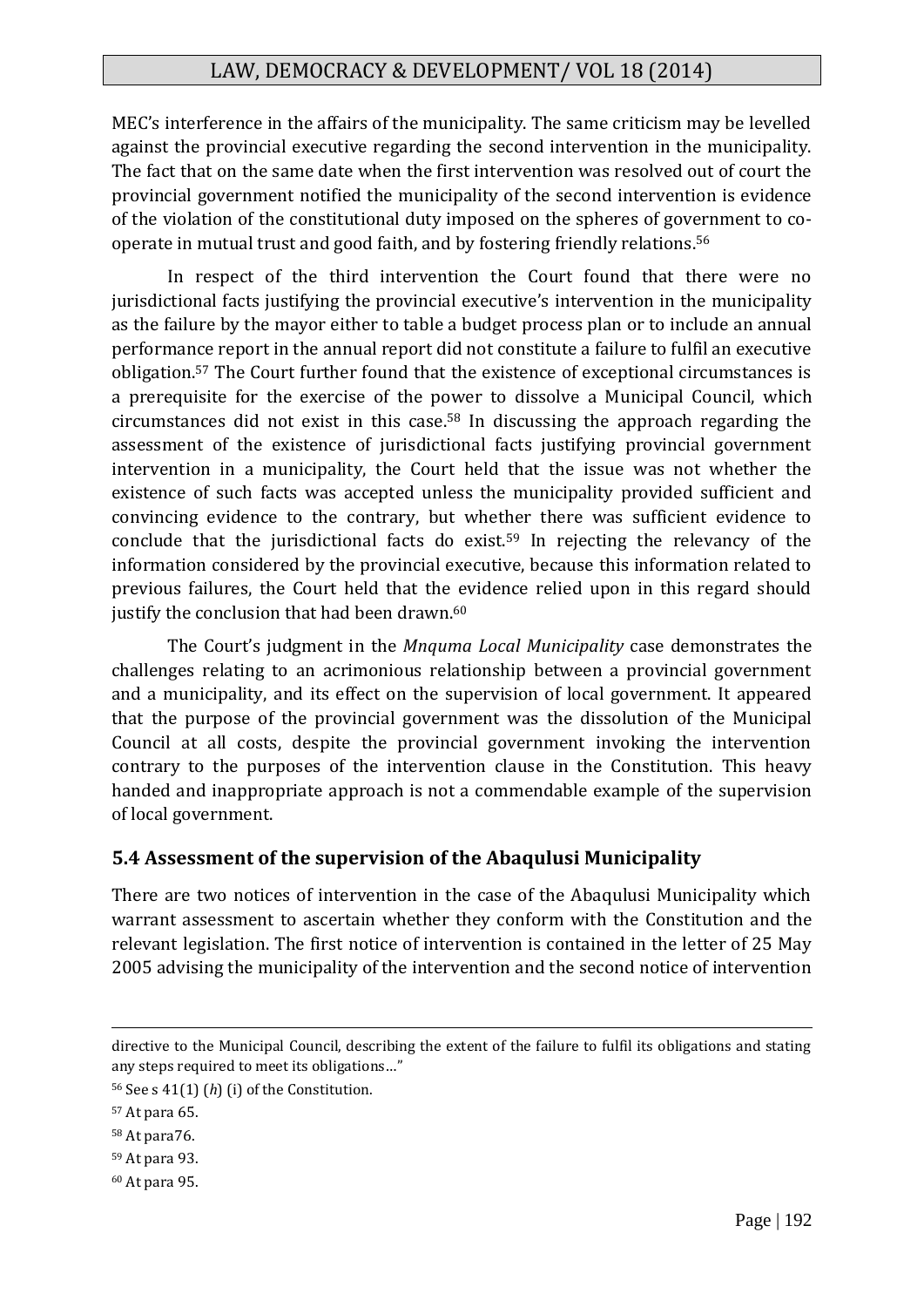is contained in the letter of 25 November 2005 which informed the municipality of the dissolution of its Municipal Council.

The first notification of intervention to the Municipal Council was titled "Notification in terms of section 139 of the Constitution and section 106 of the Local Government: Municipal Systems Act". However, the provisions of the Constitution and the Municipal Systems Act quoted in the notice regulate different situations under different circumstances. Section 139 of the Constitution regulates provincial government intervention in a Municipal Council, whereas section 106 of the Municipal Systems Act regulates the monitoring of a municipality. There are also substantive and procedural differences between sections 139 and 106. The notice of intervention combined these two sections without clarifying any of them. As pointed out above, section 139 of the Constitution, which deals with intervention in local government, contains three subsections which regulate intervention under different circumstances, namely, when a municipality fails to fulfil an executive obligation in terms of either the Constitution or legislation, when a municipality fails to adopt a budget or the revenue raising measures necessary to give effect to the budget, and when a municipality fails to provide basic services as a result of a crisis in its financial affairs. In other words, section 139 prescribes the jurisdictional facts that must exist before a provincial government may intervene in a municipality under this provision. Section 106 of the Municipal Systems Act empowers the MEC to request information from a municipality or to designate a person or persons to investigate the affairs of a municipality if the MEC believes that the municipality is failing to fulfil its obligations or that maladministration, fraud, corruption or any other serious malpractice has occurred or is occurring in that municipality.<sup>61</sup>

The scope of intervention in local government under section 139 is broader than this and if a provincial government invokes this section without specifying under which subsection of section 139 it is intervening in a municipality, the municipality would not be enlightened as regards what it had done wrong. The substantive and procedural requirements prescribed by each subsection of section 139 of the Constitution confine and define the ambit of provincial government intervention in local government under a particular subsection.<sup>62</sup> For this reason the notice of intervention in the Abaqulusi Municipal Council leaves room for speculation as to the specific subsection of the Constitution under which such intervention was carried out.

It should be determined whether the steps taken by the provincial government when intervening in Abaqulusi Municipality conform with the Constitution and the applicable legislation. The Constitution provides for three modes when intervening in a municipality, namely, the issuing of a directive, the assuming of responsibility for the relevant obligation of the municipality, or dissolving the Municipal Council.<sup>63</sup> The question arises whether a provincial government has discretion to choose any particular one of the three steps, when intervening in a municipality. The

<sup>61</sup> See s 106(1) of the Municipal Systems Act.

<sup>62</sup> See s 139 of the Constitution.

<sup>63</sup> See s 139 (1) of the Constitution.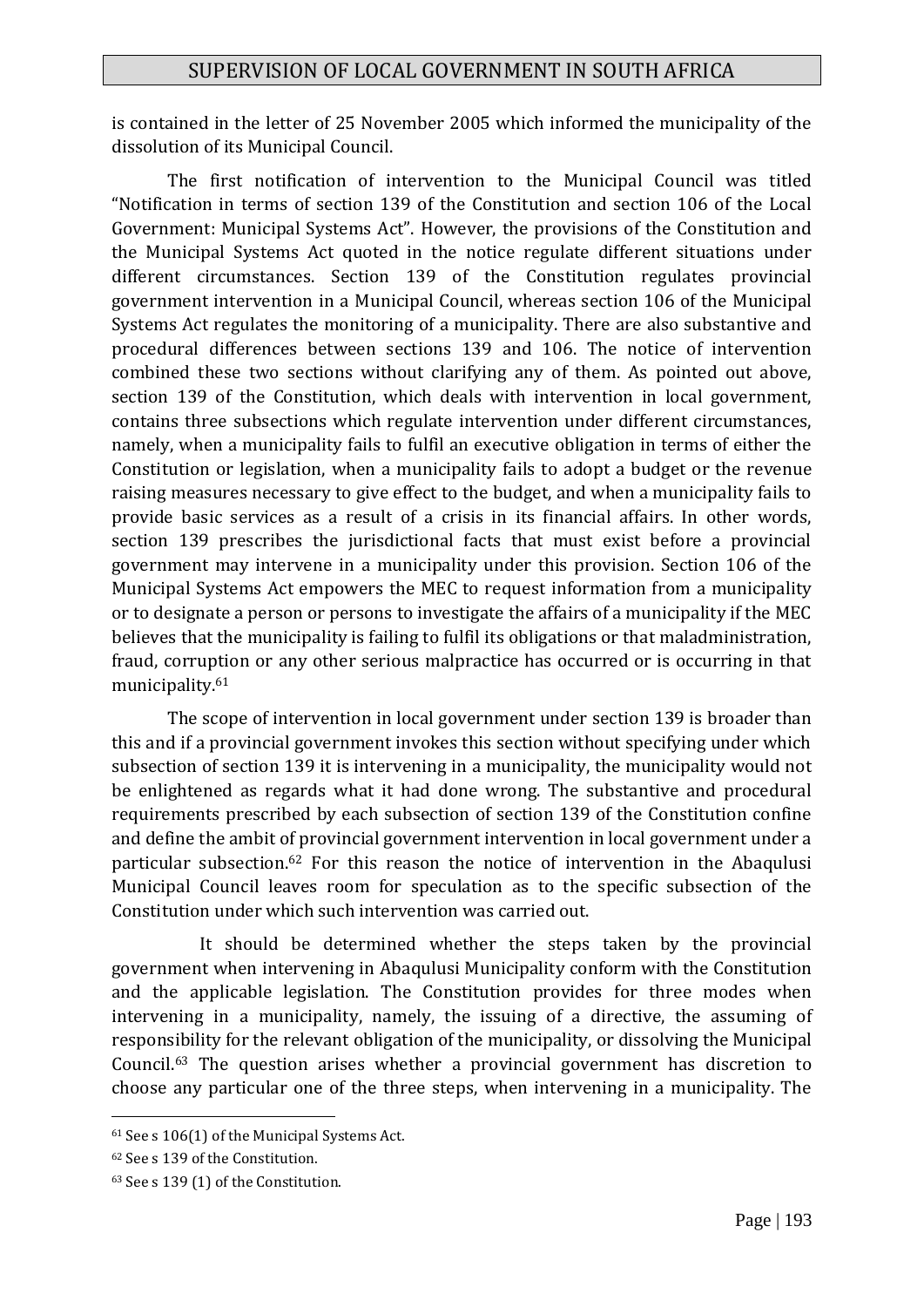wording of section 139(1) is not helpful as it provides that the provincial government may intervene by taking any appropriate steps, including the three steps mentioned in the provision. In *In re: Certification of the Amended Text of the Constitution of the*  Republic of South Africa 1996,<sup>64</sup> the Constitutional Court considered the question with regard to a section 100 of the Constitution intervention by national government in provincial government. It was held that the issuing of a directive in terms of section 100(1) (*a*) and the assumption of responsibility for the relevant obligation of the provincial government in terms of section 100(1) (*b*) involved one process, and that a directive had to be issued before the assumption of responsibility for the relevant obligation of the provincial government would be sanctioned.<sup>65</sup> The question of whether the Court's interpretation of the section 100 intervention in provincial government is equally applicable to provincial government intervention in local government in terms of section 139(1) is debatable. This issue also arose in the *Mnquma Local Municipality*  case, where the Court dismissed a submission that the issuing of a directive, the assumption of responsibility for the relevant obligation, and the dissolution of a Municipal Council under section 139(1) of the Constitution was a process. The Court held that:<sup>66</sup>

With regard to the first submission it is in my view an incorrect approach to the interpretation of this part of sub-section (1) to simply attribute to it a meaning similar to that given to its counterpart in section 100 at a time when paragraph (*c*) did not exist.

In interpreting the meaning of sections 139(1) and 100 of the Constitution regard should be had to the intention of inserting these provisions in the Constitution, namely, the prevention of decline and collapse of government structures.<sup>67</sup> There was a common purpose for inserting the intervention clauses in respect of both provincial and local governments even before the Constitution was amended to introduce the modes of dissolution in respect of local government. For this reason, the Court erred in holding that the principle of the *Second Certification of the Constitution* case on the application of the modes of intervention should not be attributed to a section 139 (1) intervention simply because the modes of dissolution of a Municipal Council did not exist at the time when the Court pronounced its verdict. Although the dissolution of a Municipal Council was later introduced in the Constitution, the provisions of section 139 (1) (*a*) and (*b*) are to a large extent identical to those of section 100 (1) (*a*) and (*b*). They both make provision for issuing a directive and assuming responsibility. It seems then the purpose of introducing the dissolution of a Municipal Council as an appropriate step was aimed at removing any uncertainty that had existed with regard to the dissolution of a Municipal Council. The logical conclusion is that the decision in the *Second Certification of the Constitution* case on the successive steps to be taken when intervening in provincial government equally applies to intervention in local government, with the exception that intervention in local government under section 139(1) includes the

<sup>64</sup> 1997 (1) BCLR 1 (CC) ( *Second Certification of the Constitution*).

<sup>65</sup> See *Second Certification of the Constitution* at para 120.

<sup>66</sup> At para 72.

<sup>67</sup> Murray C "Municipal Integrity and effective government: the Butterworth intervention" (1999) 14 *SAPL* 332 at 335.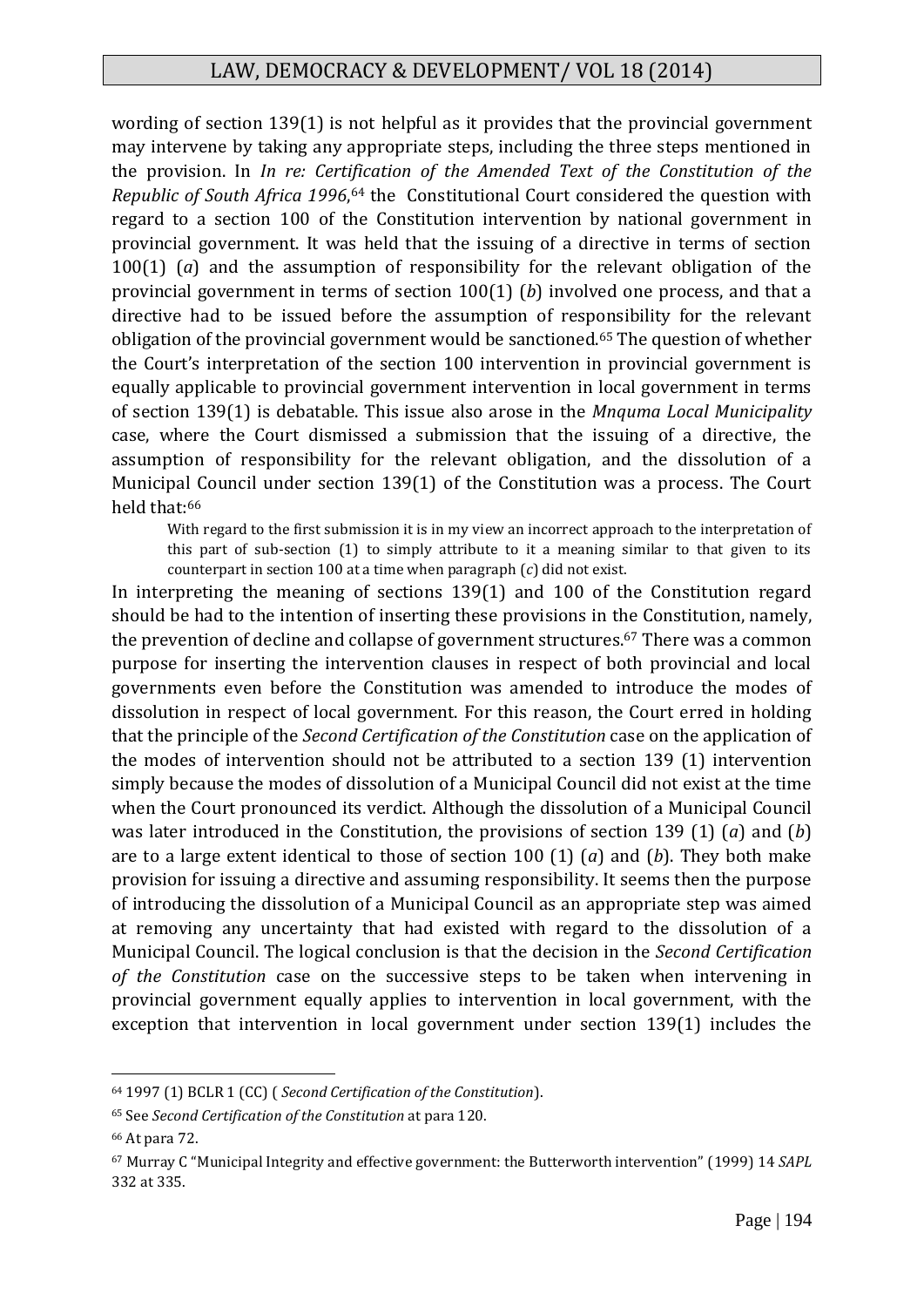dissolution of a Municipal Council as an appropriate step, whereas a section 100 intervention does not include the dissolution of a provincial government

Intervention in a Municipal Council under section 139(1) should be a process which requires a provincial government to commence by issuing a directive, then to assume the relevant obligations of the municipality, and finally, to resort to dissolving the Municipal Council when exceptional circumstances exist. It is evident that the steps taken by the provincial government when intervening in the municipality had not included any of the less intrusive steps mentioned in section 139(1). Apart from the fact that the provincial government did not intervene by means of the least intrusive step of issuing a directive, it also failed to inform the municipality of the intended intervention before it commenced with the intervention. The notice of the intended intervention is necessary in complying with the constitutional instruction for the spheres of government to foster friendly relations and to act in mutual trust and good faith.<sup>68</sup>

In respect of the second intervention in the Abaqulusi Municipality, the investigators found that, although there were irregularities in the municipality, it was possible for the Municipal Council to continue to function and there was no need for the appointment of an administrator.<sup>69</sup> Accordingly, the second intervention came as a surprise to the municipality. It is assumed that the dissolution of the Municipal Council did not result from the report of the commission of inquiry into the affairs of the municipality because the report had recommended against the appointment of an administrator, and therefore also against the dissolution of the Municipal Council. The provincial government had, thus, acted against the recommendations of its own investigation and report. The MEC's appointment of the investigators, and his disregard for the findings and recommendations of his own investigation, may be an indication of bad faith on the part of the MEC. The appointment of the investigators seems then to have been a mere smoke-screen hiding the true intention to dissolve the Municipal Council at all costs.

It may be argued that the state of disarray and chaos in the municipality, as alleged by the MEC when dissolving the Municipal Council in his second notice of intervention, constituted a new ground for intervention. However, this state of affairs in the municipality had never before been raised, nor verified, with the municipality. Even if it were to be accepted that the provincial government had received reports that the Abaqulusi Municipality was in a state of chaos and disarray, the provincial government was still obliged to consider the facts and decide whether it justified the dissolution of the Municipal Council. Thus, the fact that the provincial government had received multiple complaints against a municipality does not entitle the provincial government to intervene and dissolve the Municipal Council without establishing the existence of the substantive requirements for intervention. In considering whether multiple

<sup>68</sup> See s 41(1) (*h*) (i) of the Constitution.

<sup>69</sup> See *KwaZulu-Natal Department of Local Government and Traditional Affairs Report of the Commission of Enquiry into the Abaqulusi Municipality in terms of section 139 of the Constitution and section 106 of the Local Government Municipal Systems Act* (September 2005) 102.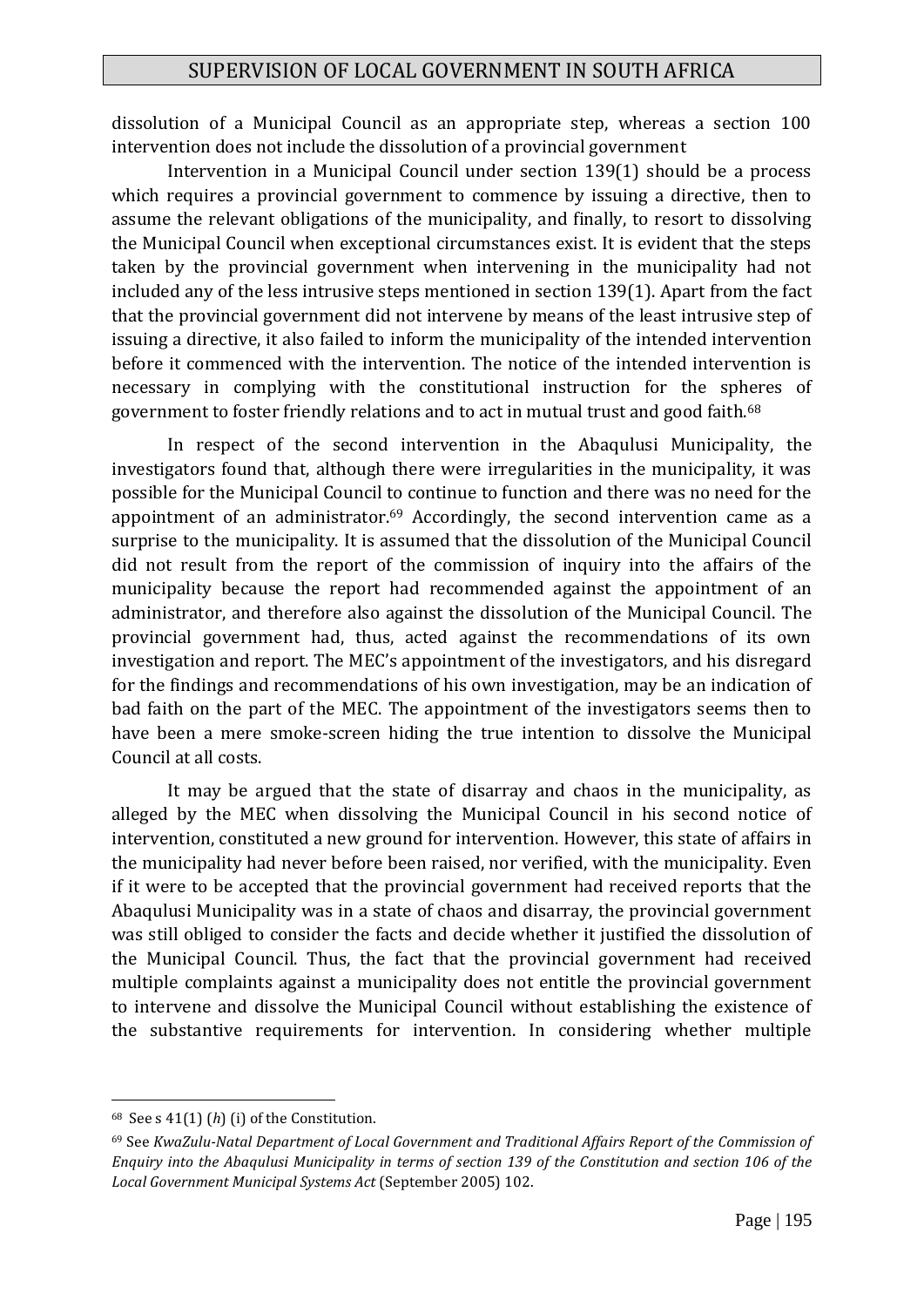complaints against the municipality justified the dissolution of the Municipal Council, the Court held in the *Mnquma Local Municipality* case:<sup>70</sup>

The approach appears to have been that the 'issues analysed above are multiple and, in their cumulative effect serious'. The finding is effectively that there were so many failures that the only appropriate form of intervention was the dissolution of the council. The danger with this approach is that a large number of what may constitute failures that are not serious and could easily have been resolved in another manner, are thrown together to justify the dissolution of a Municipal Council.

This judgment explains that each complaint received against a municipality should be investigated and a finding made as to whether it justified dissolution of the Municipal Council. The multiplicity of complaints, even if taken together, in itself does not make the matter, so serious as to warrant the dissolution of a Municipal Council. For this reason the provincial government erred in assuming that merely because there were several reports of irregularities this justified the dissolution of the Municipal Council. It is possible that these allegations could have been addressed in a different manner other than by dissolving the Municipal Council. In other words, the appropriateness of the steps taken by a provincial government should be considered even though the jurisdictional facts for the provincial government to intervene in a Municipal Council do exist.

## **5.5 Assessment of the supervision of the Utrecht Municipality**

In assessing whether the supervision of the Utrecht Municipality conformed to the spirit of the Constitution and relevant legislation, it should be recognised that the first step taken by the MEC after receiving the allegations of maladministration and corruption was to appoint forensic auditors to investigate the allegations. This investigation was carried out in terms of section 106(1) (*b*) of the Municipal Systems Act which empowers the MEC to investigate the affairs of a municipality. Section 106(1) empowers the MEC to request information from a municipality if he or she "has reason to believe that a municipality…cannot or does not fulfil a statutory obligation binding on that municipality or that maladministration, fraud, corruption or any other serious malpractice has occurred or is occurring in a municipality." Sections 106(1)(*a*) and (*b*) of the Municipal Systems Act indicate that the MEC must commence the investigation under those provisions by requesting information, which request should precede the launching of an investigation into the affairs of the municipality.<sup>71</sup> This approach conforms to the constitutional principle of co-operative government which requires all spheres of government to respect the constitutional status, institutions, powers and functions of government in the other spheres.<sup>72</sup> For this reason, the MEC acted prematurely in appointing investigators before requesting and considering information

<sup>70</sup> At para 97.

<sup>71</sup> See Steytler N & De Visser J *Local Government Law of South Africa (*LexisNexis Durban 2007) in chap 15:13 who argue that the fact that s  $106(1)(b)$  refers back to "the matter" on which information was requested in terms of s  $106(1)(a)$ , suggests that the investigation must be preceded by such a request for information.

<sup>72</sup> See s 41(1) (*e*) of the Constitution.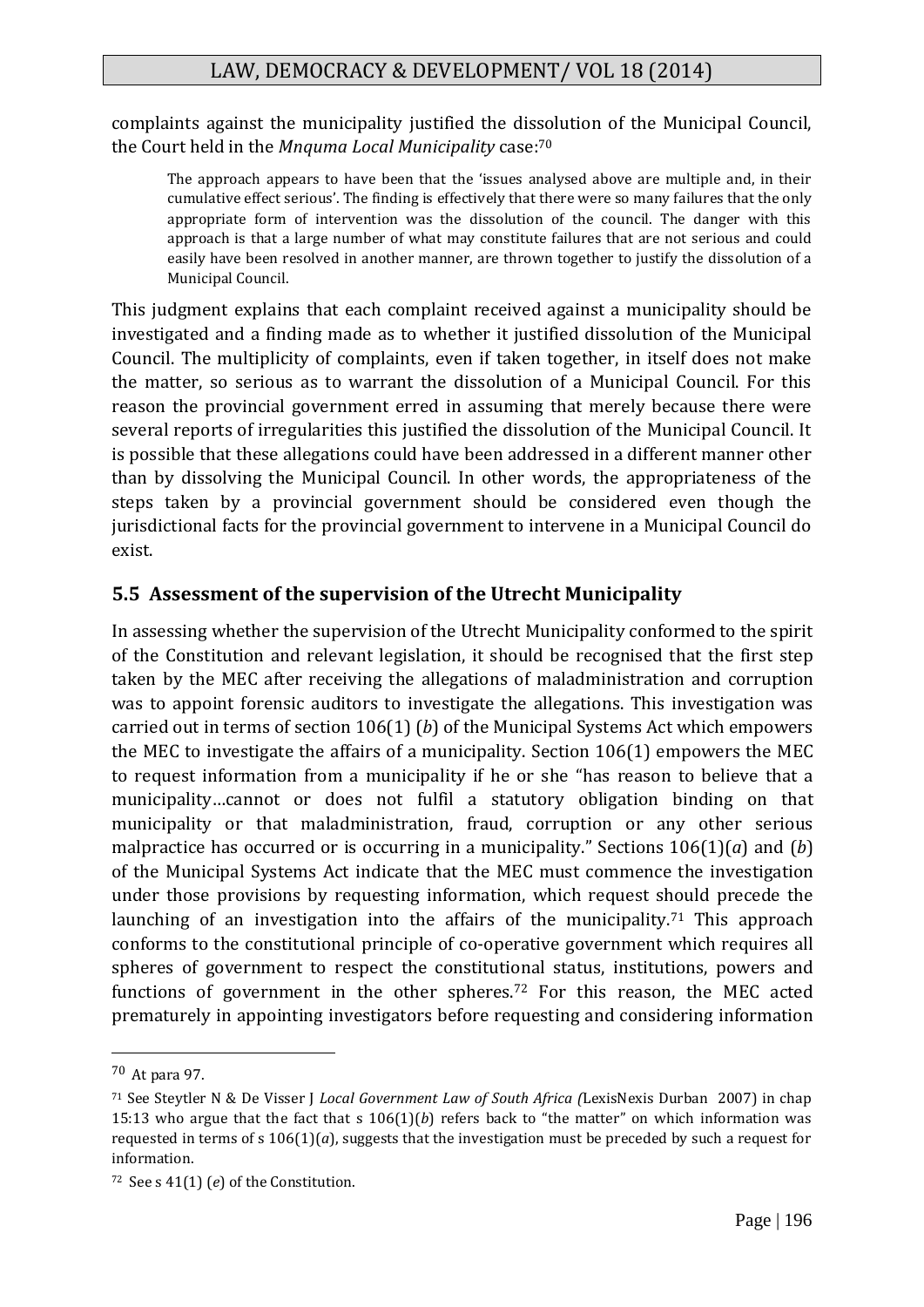provided by the municipality. As the MEC's actions were contrary to section 106 of the Municipal Systems Act upon which the MEC had relied in initiating the investigation, the investigation into the Utrecht Municipality was unlawful.

 The MEC also relied on section 155(7) of the Constitution as the source of his authority to investigate the affairs of the Utrecht Municipality. As stated by Steytler and De Visser, section 155(7) of the Constitution authorises national and provincial governments to regulate the exercise of municipal powers.<sup>73</sup> Accordingly, section 155(7) is used for monitoring local government in general and not for the monitoring of individual municipalities. Thus, in failing to inform and consult the Utrecht Municipality as regards the allegations of maladministration and corruption against it, the provincial government disrespected the constitutional status of the Utrecht Municipality.

#### **5.6 Assessment of the supervision of the IMbabazane Municipality**

A MEC has no power to appoint an acting municipal manager under the repealed provisions of the Municipal Structures Act.74 However, the Municipal Structures Act was amended in 2011,<sup>75</sup> and the new amendment empowers the MEC either to extend the period in office of an acting municipal manager or to second an acting municipal manager to the municipality concerned.<sup>76</sup> Whereas the MEC has been empowered through an amendment to second an acting municipal manager and to extend the contract of an acting municipal manager,<sup>77</sup> the power of employing municipal personnel was not extended to the MEC. In addition, the MEC did not consider the relevant legislation regulating the employment of municipal managers. The Municipal Structures Act provides that the municipal manager is employed by the Municipal Council,<sup>78</sup> and regulates the procedure for employing a municipal manager by providing that the municipal manager is employed by the Municipal Council on the recommendation of the Executive Committee of the Municipal Council.<sup>79</sup> Thus, the Municipal Structures Act excludes the possibility of all members of a Municipal Council interviewing a candidate for the position of municipal manger.

The Municipal Structures Act makes provision for two stages in the appointment of a municipal manager. The first stage is when the municipal manager is interviewed by the Executive Committee of the Municipal Council, which then recommends the candidate, if suitable, to the Municipal Council for consideration. The second stage of the employment of the municipal manager is the consideration by the Municipal Council of

<sup>73</sup> Steytler & De Visser (2008) in chap 22:115 explain that as section 155(7) authorises only regulatory measures, it provides a basis for a general system of monitoring in that it imposes routine duties of reporting, rather than allowing for individualised monitoring actions.

<sup>74</sup> The repealed s 82 of Municipal Structures Act 117 0f 1998 empowered a Municipal Council to appoint a municipal manager or acting municipal manager.

<sup>75</sup> See s 15 of Local Government: Municipal Systems Amendment Act 7 of 2011, (hereafter the Municipal Systems Amendment Act).

<sup>76</sup> See s 54A (2) (*b*) and (6) (*a*) of the Municipal Systems Act.

<sup>77</sup> See s 54A (2A) (*b*) and (6) (*a*) of the Municipal Systems Act.

<sup>78</sup> See s 82 of the Municipal Structures Act.

<sup>79</sup> See s 30(5) (*c*) of the Municipal Structures Act.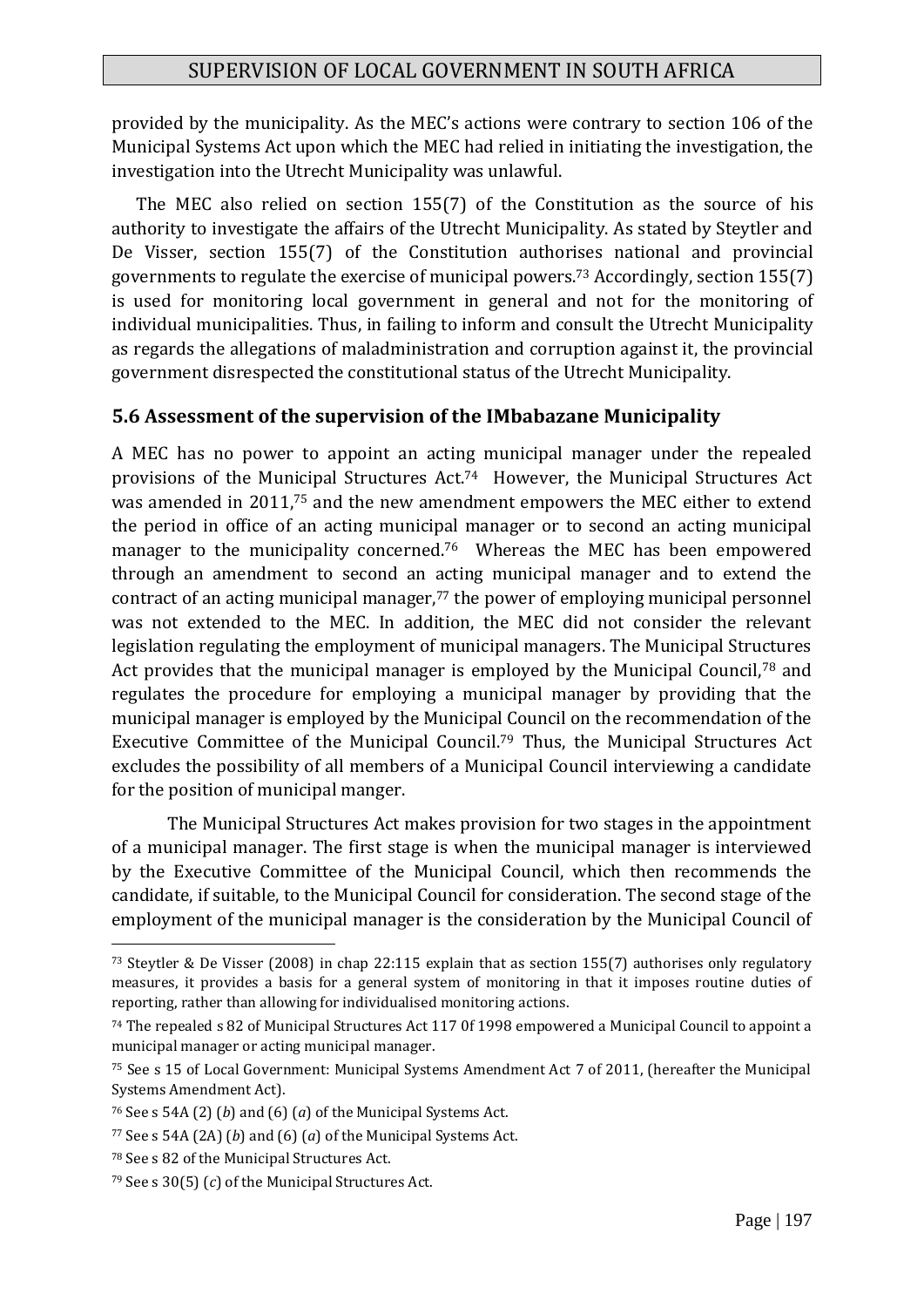the candidate who is recommended by the Executive Committee for appointment. In this regard the Municipal Council has the authority to consider only those candidates recommended for employment by the Executive Committee. Accordingly, it is the Municipal Council which has the authority to decide whether a candidate is suitable for appointment as municipal manager. None of the two candidates who had been interviewed by the two groups of councillors could be legally appointed as municipal manager. First, the candidate who had been interviewed by the councillors attending the meeting of the Municipal Council and had then been appointed by the Municipal Council had, in fact, not been appointed by the Municipal Council on the recommendation of the Executive Committee. On the other hand, the candidate who had been interviewed by the Executive Committee had, in fact, never been appointed by the Municipal Council. The appointment of this candidate was contrary to the Municipal Structures Act which requires a candidate to be appointed by the Municipal Council. Accordingly, if the MEC had applied the law correctly, he should have advised the Municipal Council of the IMbabazane Municipality that the procedure followed by both groups of councillors when appointing their preferred candidates had been irregular, and that the process ought to have started afresh. For these reasons, when dealing with the issue of the employment of the municipal manager at the IMbabazane Municipality, the MEC had compromised the municipality's ability to exercise its powers or perform its functions, which conduct is contrary to the Constitution.<sup>80</sup> In dealing with the crisis at the IMbabazane Municipality the MEC had acted like a court of law with jurisdiction to review, set aside or confirm the appointment of an employee. When a public functionary misconstrues their powers it offends the principle of legality, and the conduct of the MEC was at odds with the principle of legality.<sup>81</sup>

## **5.7 Assessment of the supervision of the UMvoti and UMgungundlovu municipalities**

In assessing whether the supervision of the UMvoti and UMgungundlovu municipalities conformed to the spirit of the Constitution and relevant legislation, it should be recognised that , before the Municipal Systems Amendment Act had come into effect in 2011, the employment of municipal managers had been regulated by the Municipal Structures Act which provides that a Municipal Council must appoint a municipal manager, who is the head of administration, and also the accounting officer for the municipality, and that "a person appointed as municipal manager must have the relevant skills and expertise to perform the duties associated with the post".<sup>82</sup>

In dismissing the MEC's claim and upholding the argument of the UMvoti Municipality about the power of the Minister to make regulations about the qualifications of the municipal managers under the Municipal Systems Act, the court *a* 

1

<sup>82</sup> See s 82(1) (*a*) and (2) of the Municipal Structures Act.

<sup>80</sup> S 154 (1) and s 151(4) of the Constitution.

<sup>81</sup> Mathenjwa M "A critique of the law regarding employment of municipal managers and the managers accountable to the municipal manager" (2013) 28 *S A Public Law* 265 at 270 states that the principle of legality demands that the bearer of public powers must not misconstrue the powers conferred.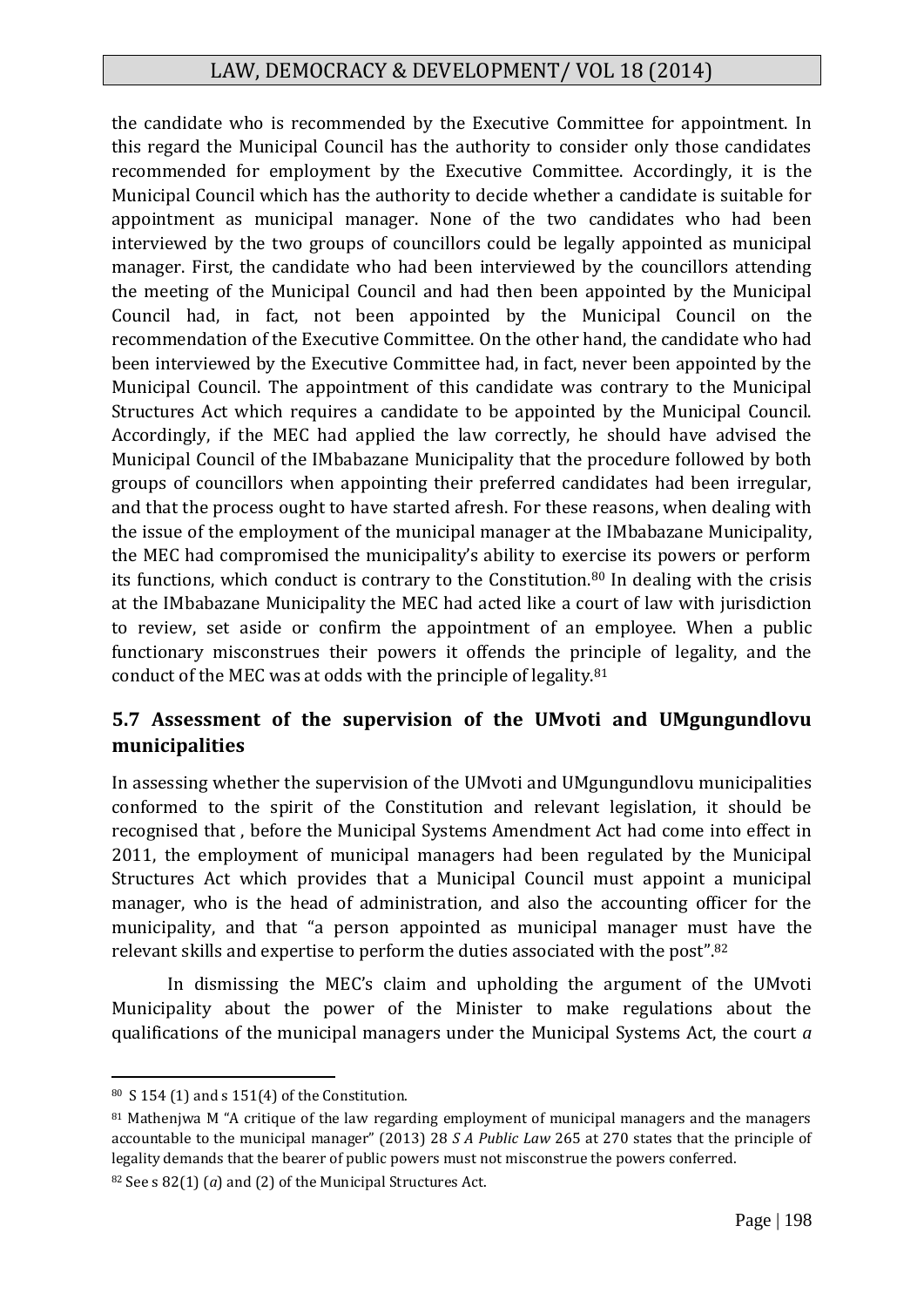*qua* found that regulation 38 (1) of the Municipal Performance Regulations was not concerned with matters either listed or prescribed in sections of the Municipal Systems Act. In explaining why regulation 38 (1) was invalid, Van Heerden AJ stated:<sup>83</sup>

In my view regulations promulgated under the Systems Act cannot lawfully restrict the ambit of section 82 of the Structures Act and to the extent that they purport to do so, as regulation 38 (1) does, they are infringing the principle of legality and as such are invalid.

The judgment of Van Heerden AJ was subsequently overturned by the Supreme Court of Appeal on a different ground. The Court found that since the applicant had indicated that he was no longer taking up the position of municipal manager there was no longer a *lis* between the parties.<sup>84</sup>

The approach of the MEC in supervising the UMvoti Municipality is complicated by the different standards he applied in his supervision of the UMgungundlovu District Municipality, where similar circumstances applied. It is difficult to accept the explanation of the MEC regarding the employment of the manager at the UMgungundlovu District Municipality when his spokesperson stated that the MEC was not able to enquire about the appointment of the applicant by the UMgungundlovu District Municipality, because he did not have the applicant's CV. The statement by the MEC's spokesperson to the effect that the MEC was unable to act until such time as someone had brought forward concrete evidence further indicates a serious dereliction of duty on the part of the MEC. Nothing prevented the MEC to request the information regarding the CV of the applicant from the UMgungundlovu District Municipality.<sup>85</sup> The MEC also did not need the services of a whistle-blower to obtain the CV of the applicant who had been employed by the municipality contrary to the regulations applicable to the appointment of municipal managers. This view is based on the powers conferred on the MEC to enquire by requesting information from a municipality when there are allegations of serious malpractices in that municipality. However, the fact that the MEC acted swiftly, against the UMvoti Municipality (led by the opposition party) when he received allegations that it had transgressed the law, but dragged his feet in respect of similar allegations against the UMgungundlovu District Municipality (led by his own political party) may demonstrate that the supervision of these municipalities was conducted on a partisan and ill-considered basis

#### **6 CONCLUSION**

This article has clearly shown that the exercise of the power of supervision of municipalities by some provinces points to an encroachment on the affairs of municipalities by provincial governments under the pretext of regulating the exercise of municipal powers. The supervision of specific municipalities by provincial governments

<sup>83</sup> See *MEC KwaZulu-Natal for Local Government, Housing and Traditional Affairs v Yengwa* (unreported case no. 4462/2007) [26 November 2008] at para 12.

<sup>84</sup> See *Yengwa* at para 8.

<sup>85</sup> S 106(1) of the Municipal Systems Act empowers the MEC to request information from the municipality as there were allegations of serious malpractices regarding the employment of the applicant by the municipality.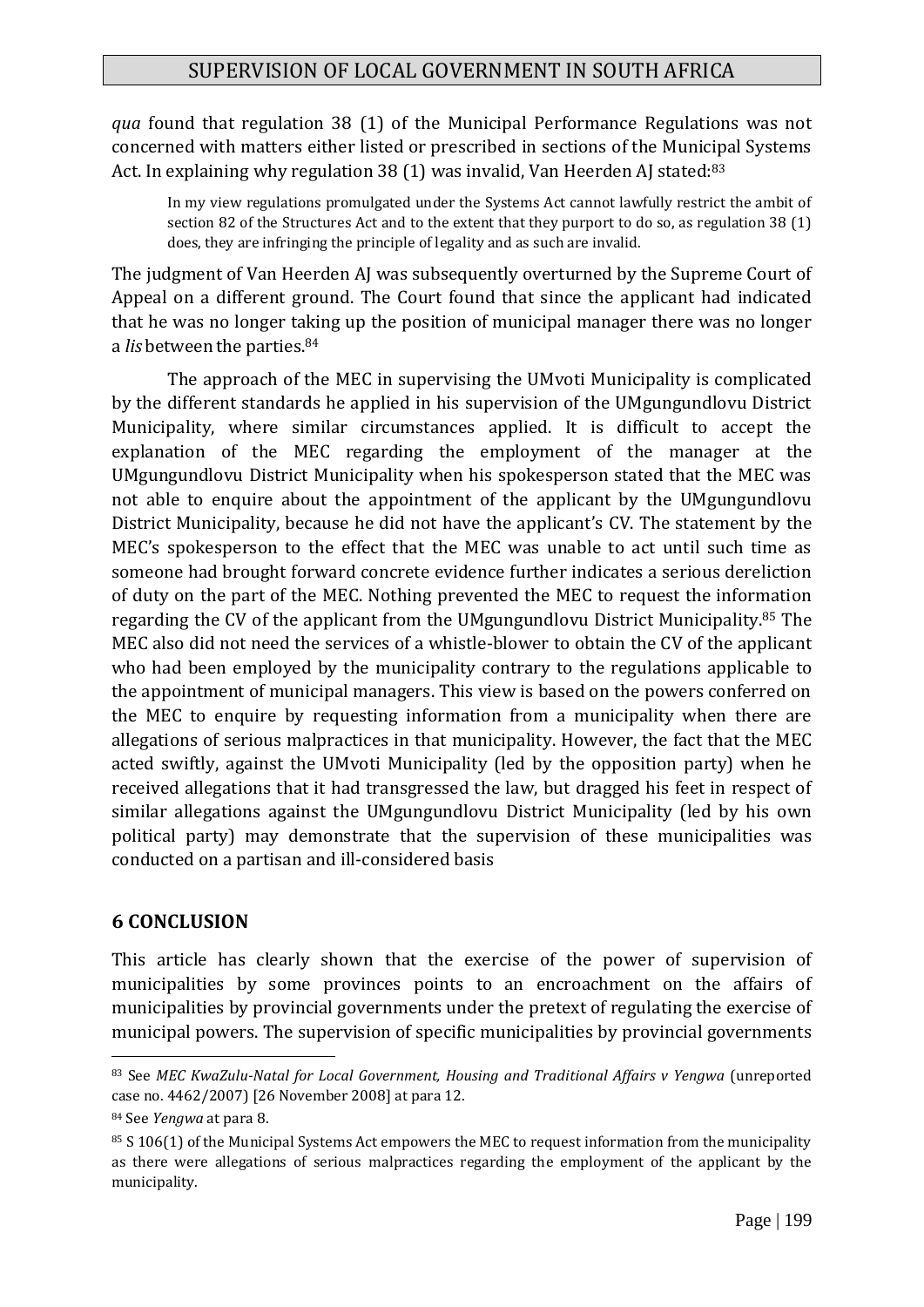also demonstrates a misinterpretation of their supervisory powers over local government and a degree of disrespect for the institutional and functional integrity of municipalities. This is evident from the case study on the dissolution of the Abaqulusi Municipality by the provincial government of KwaZulu-Natal – a dissolution which took place even against the recommendations of the commission of enquiry into the affairs of the municipality.<sup>86</sup> These trends in the supervision of local government further demonstrate that the intervention in municipalities is often marred by party-political considerations when municipalities are supervised by a provincial government led by a different political party than the party leading the municipality. This emerged from the cases in which investigations into municipalities were conducted for crude and partisan reasons.<sup>87</sup>

The challenge inherent in the failure of some provincial governments to conceptualise and understand the legal prescripts regulating the supervision of local government requires first and foremost the attention of the national government which has the responsibility to intervene in a provincial government when it is failing to fulfil its executive obligations in terms of the Constitution or legislation.<sup>88</sup> There is a prima facie obligation on the national Department of Co-operative Governance and Traditional Affairs to ensure that provincial departments of Co-operative Governance receive instruction and guidance on the implementation of their monitoring and intervention functions. If a provincial government continues to misconstrue or abuse its powers of supervising municipalities, it will not be able to properly fulfil its constitutional obligations of monitoring and supporting municipalities. This misconstruing by some provincial governments of their powers to supervise municipalities has exacerbated the vulnerability of municipalities at the mercy of provincial government.

Of course, the national government is not the only responsible role player in this issue. All spheres of government, as well as the public at large, are responsible to realise the goals and objectives of the Constitution. However, in respect of the supervision of local government, meticulous adherence to the legal prescripts as set out in the Constitution and legislation is an indispensable point of departure. Observing the applicable legal requirements will go a long way to building mutual trust and goodwill. The purpose of this article is to raise the awareness of all concerned regarding the challenges faced by all three spheres of government in this regard. The hope is expressed that the article will result in much more interaction and debate on the issue of the supervision of local government by the other spheres of government. It is imperative that the shortcomings of the practice of supervision be acknowledged and addressed effectively. Ignoring them will inevitably lead to a breakdown in intergovernmental relations and a general inability to provide effective government at the local level. Resolving the issues will strengthen the local sphere and assist in

<sup>86</sup> See Kwazulu-Natal (South Africa) Provincial Department of Local Government and Traditional Affairs, *Report of the Commission of Enquiry in to the Abaqulusi Municipality in terms of section 139 of the Constitution and section 106 of the Local Government: Municipal Systems Act* (September 2005) at 102.

<sup>87</sup> See the judgment in *Democratic Alliance Western Cape*.

<sup>88</sup> See s 100(1) of the Constitution.